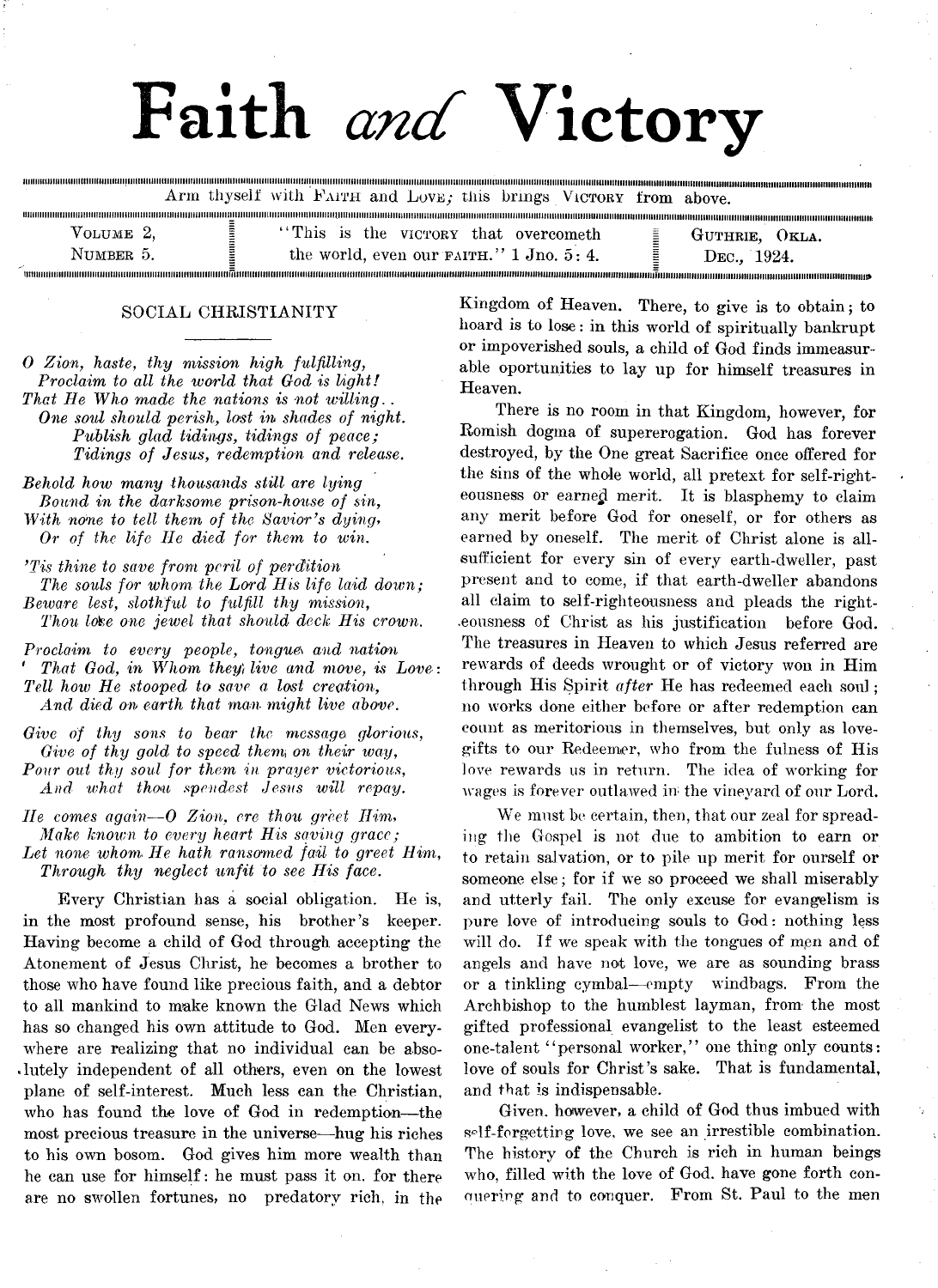and women of today who carry the Glad Tidings to distant lands or to remote corners of our own halfheathen country, there have been and are thousands who, with God as their sole reliance, have wrought righteousness, obtained promises, subdued kingdoms, stopped the mouths of lions (often in a very literal sense). Who can read of saints like Paul, Barnabas, Polycarp, Augustine, Jerome, Luther, Francis Xavier, Raymond Lull, Wycliffe, John Huss, Zinzendorf, Wesley, Hans Egedt, Adoniram and Anne Hasseltine Judson, William Carey, John G. Paton, David Livingstone, George Muller, Andrew Murray, Jacob Chamberlain, and hosts of others whom Christ is not ashamed to call His brethren, and doubt that something more than ordinary inspired their lives? Men will go to the ends of the earth for wealth, or for adventure, or for fame; but there are comparatively few who go and remain there year after year for the love of their fellow-men. And what of the home missionaries who lay down their lives at their Lord's feet— the preachers and the schoolteachers who selfeffacingly toil year in and year out in struggling churches, schools and colleges, that the love of Jesus Christ may be made manifest and His image formed in the hearts of people who would have little opportunity to know Him otherwise? What of the obscure folk in village, town and city whose lovingkindness cannot be pent up in their own souls but must find an outlet in ministry to others? Truly, this is a Laodicean age, but there are yet seven thousand (yea, and seventy times seven thousand) who have not bowed the knee to Baal nor sent their children through the fire to Moloch. Baal and Moloch are very busy and successful these days; but thank God! they cannot prevail against Him, and their time is short.

No; the business of Christianity is not primarily social reform. The Church of God exists to bring the transforming power of the Holy Spirit into contact with the lives of men. Social and philanthropic movements and reforms which spring from lives reborn of the Spirit, there have been and are. But, save as they result from the changed lives of its members, the church is not concerned with these things. Its sole excuse for existence is its message to men, not of socialism, not of civic uplift, not of national house-cleaning, not of world-wide leagues to enforce peace. The central, cardinal, dominating purpose of the Church is (or should be) *conducting the power of God to men*, that men may be redeemed, energized and set to work under God's direction at transforming other lives which they touch. Christianity is nothing if not a religion of contacts and electrification: the stringing of many wires and the establishment of many transforming stations will be wasted labor unless the power of the Holy Spirit is turned through all the circuits. Insulated, short-circuited and burnt-out units of the church must be renewed and contact with the Power House re-established or they are unprofitable and will be removed (John 15: 2). Through the holy Church Universal, the sum of all true believers in the Lord Jesus Christ, the only catholic and apostolic Church, connection is made between God and men. In that Church dwells the Spirit of God; through its members that Spirit pours into other lives, and through these again into still others. As God touches and renews each life ino a new creature, He wills that that creature shall have a definite part in the betterment of those with whom he makes contact. In the God-filled life there is scope for all abilities, all talents. Where talents are lacking God sometimes supplies them; always, He makes effective use of a life placed sincerely at His disposal. What astonishing material He often selects! And what amazing results He secures with it! The fisherman Peter preached a sermon and three thousand sinners turned to God. An obscure preacher faithfully delivered a message that seemingly fell flat, and Charles Spurgeon started on his career. A shoemaker determined to carry the Gospel to India, and William Carey became the apostle of Christianity in that land of a million gods. Surely, " God hath chosen the weak things of the world to confound the things which are mighty."

Nor did Christ intend that Ilis Church should convert the world to Him. If He did, He has been bitterly disappointed these nineteen hundred years. The fundamental charter of the Church, given to His Apostles shortly before His ascension, reads in the Greek as follows: " Proceed, therefore; disciple (make disciples of) all nations, baptizing them in the name of the Father and of the Son and of the Holy Ghost, teaching them to observe ail ('things) whatever I enjoined upon you; and behold I (am) with you all the days until the end of the age" (Matt. 28: 19-20). "Proceed into all the world; announce the Good Message to all the creation. The believing and baptized (one) will be saved; he not (having) believed will be condemned" (Mark 16: 15-17). "Then He said to them, These sayings of mine which I communicated to you, being still with you, that it is necessary for all thir gs written in the law of Moses and in the prophets and in the psalms about me, to be fulfilled. Then He opened their understanding for perceiving the writings. And He said to them that thus it has been written for the Christ to suffer and to be raised (literally stood up) from the dead on the third dav. and for repentance to be announced in His name for re-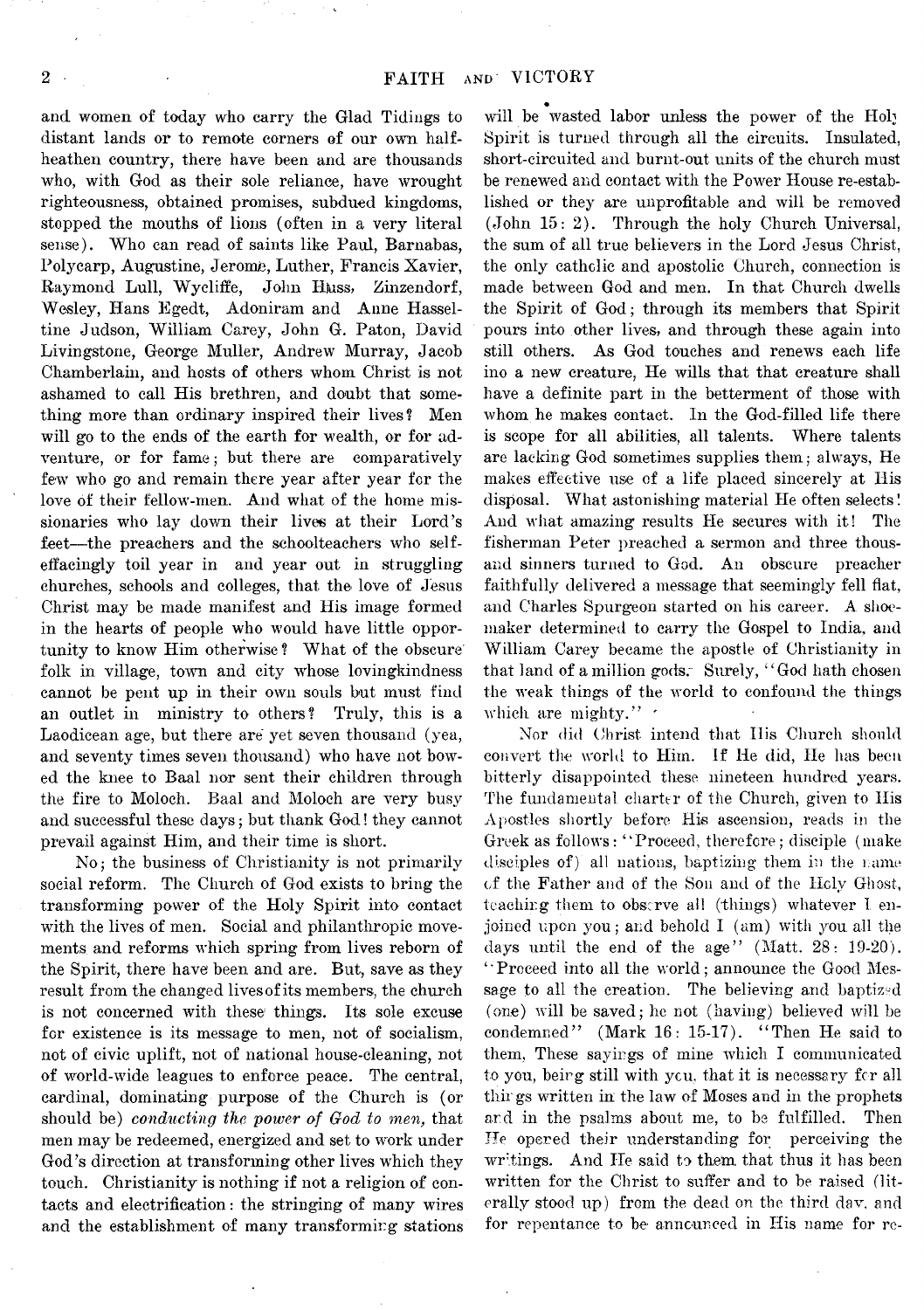mission of sins in all the nations, beginning from Jerusalem; you (are) the witnesses of these (things). And behold, I send the promise of my Father upon you; tarry (literally, sit down) in the city until you be endued with (literally, clothed in) power from on high" (Luke 24: 44-49). The Church has not succeeded in converting the world in any generation since Christ purchased it with His own blood and established it in power, nor will it ever in this age of Grace. To go and baptize all the people in the world, regardless of their attitude to Christ, would clearly be absurd. Both Jesus and Paul make it plain that this is not God's intent. " The evangelization of the world in this generation" is possible of fulfillment if by evangelization we mean proclamation of the Gospel to all the *nations* of the world. It cannot be proclaimed to every *individual* among these nations, even with the greatly widened opportunities that are opening on every side, unless every one who names the name of Christ sets out to proclaim the glad tidings in some district where it has never before been heard—• and that is extremely unlikely. Our Lord'sidea seems to have been: "Carry the gospel to all nations, proclaim it among them, baptize all who accept, send them to reach others as soon as they understand the message well enough to transmit it." In that way the Apostolic church grew and multiplied; in that way Christianity has spread among the nations throughout the different generations, in spite of the opposition first of heathendom and later of the professed church. Today the Glad tidings is being carried by missionaries to individuals among savage tribes, and by these individuals to larger groups of natives whom the missionaries cannot reach. Multiplication of contacts is the method; wherever a real contact with God is made and maintained the result is a transformed life. The same method works equally well at home; those whom cirsumstances have kept from becoming missionaries have a wide circle of contacts in their own families and communities, and as they follow up their opportunities, will find with amazement that God is working miracles through them also, making them powerful to do His will and to touch other souls here and there into life by the power of the Spirit.

*Fling out the banner! heathen lands Shall see from far the glorious sight, And nations, crowding to be born, Baptize their spirits in its light.*

*Fling out the{ banner! sin-sick souls That sink and perish in the strife, Shall touch in faith its radiant hem, And spring immortal into life*.

*Fling out the banner! Let it float Skyward\* and seaward, high and wide, Our glory*, *only in the Cross; Our only hope, the Crucified!*

*Fling out the banner! wide and high, Seaward and skyward, let it shine: Nor snill, nor might, nor merit ours; We conquer only in that sign*.

— Jean Levy. ---------------- o-----------------

#### THE WRONG LEARNING

A man may know all about the rocks, and his heart remain as hard, as they; he may know all about the winds, and be the sport of passions as fierce as they; he may know all about the stars, and be as a meteor, whose end, after a brief and brilliant career, is to be quenched in eternal night; he may know all about the sea, and his soul resemble its troubled waters, which cannot rest.

A man may know how to rule the elements, yet not know how to rule his own, spirit; he may know how to turn aside' the flashing thunderbolt, but not the wrath of God from his own guilty head. He may have all the knowledge of a Newton, a Laplace, a Watt; he may know many mysteries and understand many hidden things, but if he has no (personal knowledge of the love of God, brought near to sinful men in Christ, what shall it avail ?

*" For what shall it profit a man, if he shall gain the whole ivorld, and lose his own soul? or what shall a man give in exchange for his soulf"* (Mark 8:  $36-37$ . —SEL.

#### -----------------o----------------- THE BIBLE

THIS BOOK contains— The mind of God, the state of man, the way of Salvation, the doom of Sinners, and the happiness of Believers. Its doctrines are holy, its precepts are binding, its histories true, and its decisions are immutable. Read it to be wise, believe it to be safe, and practice it to be holy. It contains light to direct you, food to support you, and comfort to cheer you. It is the traveler's map, the pilgrim's staff, the pilot's compass, the soldier's sword, and the Christian's charter. Here Paradise is restored, Heaven opened, and the gates of hell disclosed. *Christ is its Grand Subject,* our good its design, and the glory of God its ena. It should fill the memory, rule the heart, and guide the feet. Read it slowly, frequently, prayerfully. It is a mine of wealth, a paradise of glory, and a river of pleasure. It is given you in life, will be opened (in the judgment, and! be remembered for ever. It involves the highest responsibility, will reward the greatest labor, and condemns all who trifle with its sacred contents. —*SeL*

' ' The great day of the Lord is near, it is near, and hasteth greatly, even the voice of the day of the Lord: the mighty man shall cry there bitterly" (Zeph.  $1:14$ )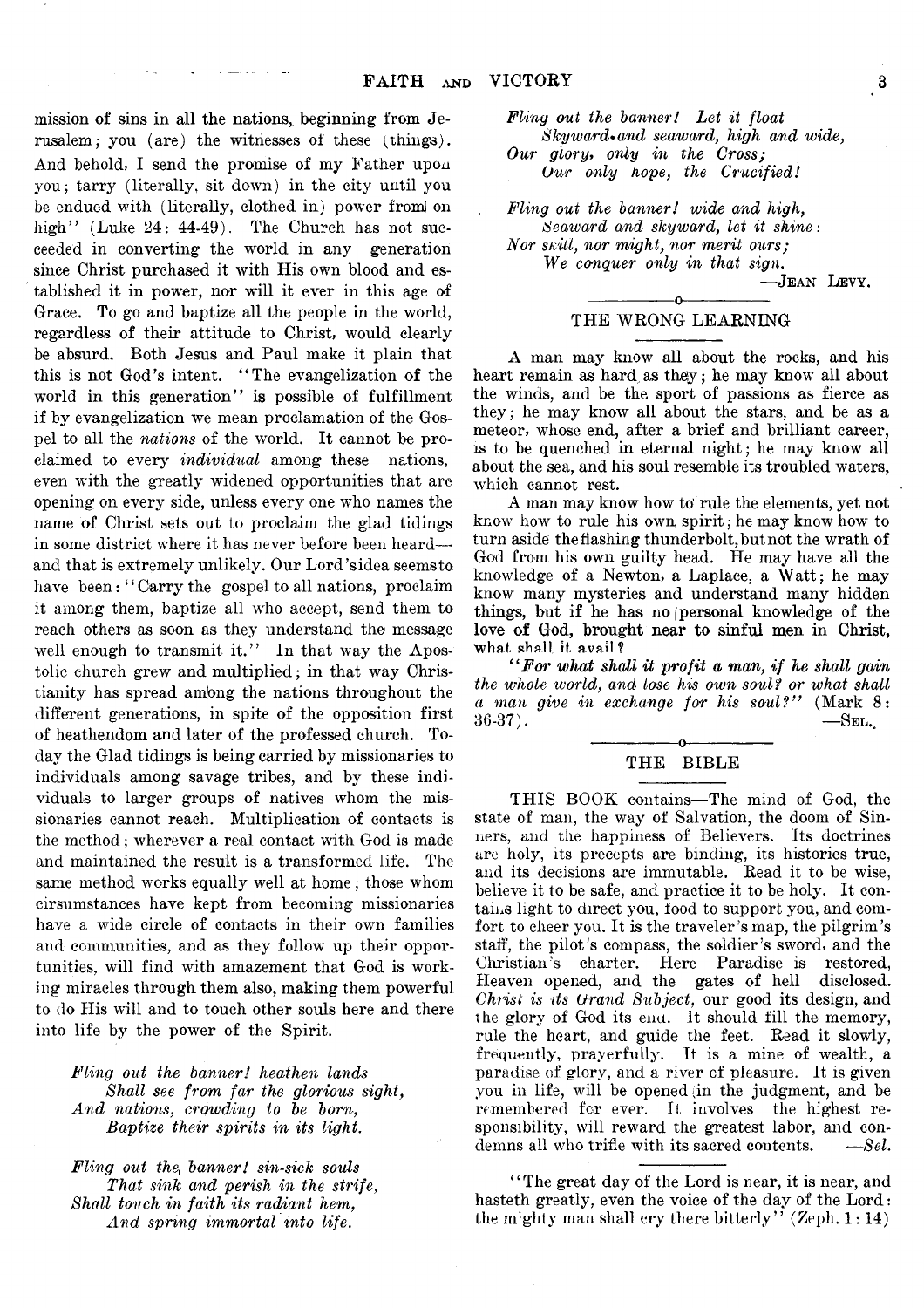## **FAITH AND VICTORY**

FAITH and VICTORY is published and sent out in the interest of Jesus to His little flock scattered abroad, by-yielded members of His Body at Faith Publishing House.

Faith and Victory will be sent free of charge to all who ask for it, as often as God permits by leading, blessing and supplying.

(There will be no charges ever made against you for Faith and Victory.) Address:

FAITH PUBLISHING HOUSE,

imiiiiiiiiiiiiiiiiiiiiiiiiiiiiiiiimiiiiitiiiiiimiiiiiiiiiiiiiimmiiiiiiiiiiiiimiiiimiiiiimiiimiiimiiiimi

611 W. Mansur St., Guthrie, Okla.

Your brothers and sisters at Faith Publishing House send Christmas greetings to all of our readers in the precious name of Jesus, the Gift of God for a lost people. \* \* \* \*

As Christmas time approaches, many folks are thinking, planning and hurrying about to get something suitable and proper to send or give to others.

# # *m* #

We feel that it is proper and right and unavoidable for the truly born-again ones to have appreciation and joy in their hearts when thinking of the birth of the Son of God, who, by His suffering and death has blessed us with an earnest of heavenly things, and in bringing us back again as trophies to God.<br><sup>\*</sup> \* \* \* \*

Some give at Christmas time because their hearts are full of love and liberality, being thankful to God for prospering them through the year, also making some one happy and causing them to think of the Gift of God which is above all gifts.

# # # \*

We notice when the wise men from the East saw the star they came hunting the child Jesus and they gave their gifts unto the Lord. And this should be the proper spirit of giving at Christmas time: give as unto the Lord, and not a mere exchanging of gifts or giving expecting to receive as much again.

We would do well to do a little hunting as the wise men did that we could give our gifts as to the Lord for Jesus said, "Verily I say unto you, Inasmuch as ye have done it unto one of the least of these my brethren, ye have done it unto me''  $(Matt. 25:40)$ . To give to those that cannot recompense you would be followirg the advice Jesus gave the man that made a great supper and bade his friends and rich neighbors'' (Luke  $14: 12-14$ ).

The most of the rejoicing at Christmas time appears to be a fleshly rejoicing in which sinner and supposed Christians participate and fellowship one another in gratifying their fleshly lusts and appetites and most all of the storm and bustle of celebrating the birth of Christ amounts to form and mockery in the eyes of God. Some give because they feel obligated to do so, and others give expecting something

\* *% m* ^

in return, others give and make quite a spread at Christmas time to be like others, to show themselves as being of the world and alive to its ways, not behind the times. But we are glad and rejoice to say that there are some that out of a heart of love to God and His creatures will look up some poor, needy persons and without any display will give to their needs, receiving the smiles and approval of God, also making the needy rejoice to know that God cares for them.

We read in the Word how that Christ rejoiced in Spirit (Luke 10: 21) when considering how God had hid things from the wise and prudent and revealed them unto babes. So it occurs to us that the rejoicing (to be genuine) should be in Spirit, down deep in our souls—a real thankful appreciation of the goodness of God plainly manifested to lost men.

**# # # #**

We truly thank God for His goodness to us during the past year and are glad at heart that another Christmas has come and finds us saved and with deep settled decisions in our hearts to know the end of a Christian race. We covet to have a testimony like Paul had when He says, "I have fought a good fight, •I have finished my course, I have kept the faith: Henceforth there is laid up for me a crown of righteousness" (2 Tim. 4: 7-8).

We are thankful at heart for all the readers of Faith and Victory, for your prayers and support otherwise, and pray God to bless, each and every one of you and make the coming year one of active service in behalf of poor lost, needy souls, many who at this Christmas time will chuckle and laugh and spend money freely, reveling in their lusts, living in pleasure, being dead to God,— indeed very needy. They need the gospel of Christ, which if obeyed will bring about a death to the world and cause them to be made alive in Jesus. O for more consecrated men like Paul, that are willing to lay down their lives for their fellow-creatures. Paul declared that he was crucified unto the world and the world unto him (Gal. 6: 14). Quite a separation was it not? Ilow many of us are like him today? Let us examine ourselves and see whether *we* are in the faith or not. Are we like Lot, pitching our tent toward Sodom?

Jesus says, "Let no man deceive you." Brethren, there are many vain and deceitful talkers in the world that would cunningly lead you to be like the world that the cross of Christ might cease, and you become as one of the "at-ease-in-Zion" ones. God says, "Woe unto them that are at ease in Zion" (Amos  $6: 1$ ). Let us as followers of Christ resist the spirit and fashion of the world and bear the cross that. Christ and eternal things may be held up to a lost world as being worth while.

\* *\** # #

Satan is gratified and chuckles within when he can get a poor soul to make a profession without possessing Christ. Jesus says, "Ye shall know them by their fruits" (Matt. 7: 16), and gives us to under-

\* # \* #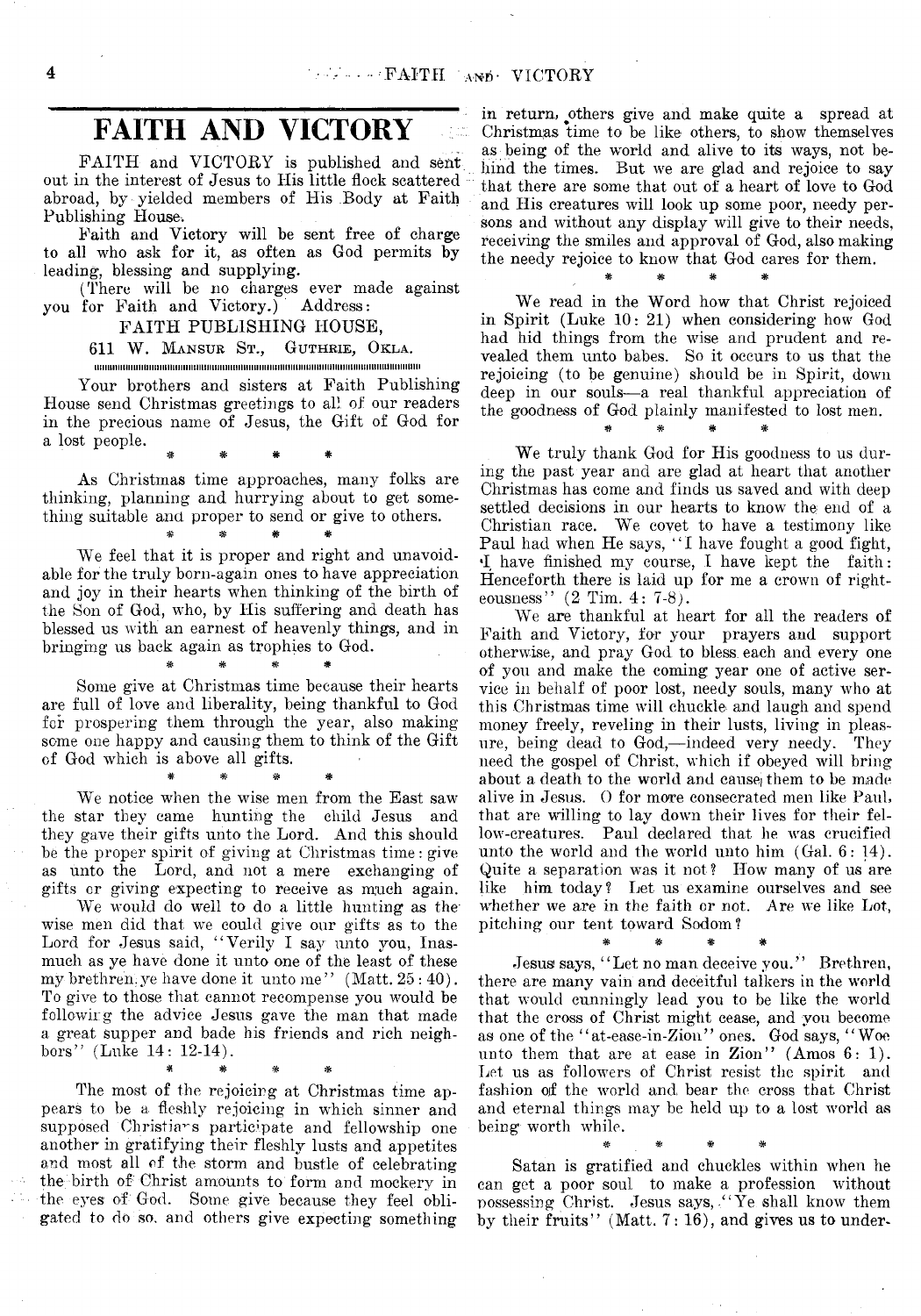stand that many shall call Him Lord, Lord, whom He does not know. When we see men professing to know Christ and reveling and fellowshipping the world in spirit and in fashions, we know that Christ does not own them as His, no matter how loud they profess, for the spirit that loves and fellowships the world is the enemy of God  $(1 \text{ John } 2: 15)$ .

We printed an over-supply of the last issue of Faith and Victory but the calls were so great for this number that our supply was exhausted long before all were supplied. We regret very much that we could not supply all of you with this number, and some we had to limit in the amount sent. We have done the very best we could in supplying you.

We are printing a larger number of this Dec. issue and will gladly send you as many as you wish to hand out to your friends or send to needy ones. Be free to order what you want: we are here to serve, and shall gladly do so to the extent of ability given from above. # # *\** \*

A great many of our readers liked the first article in the November issue entitled, "Forty-eight Hours in Hell." Some would like to have it in tract form. We also desire this and shall print it in a tract as soon as we get time with ability given. We will let you know through the paper when we get it ready to mail out. ^

We can say that the Lord is blessing our souls in the spread of the gospel, and also is giving us some good meetings and heaven and eternal things seem very near at times.

# # \* #

The Assembly of the Church of God will be held at Guthrie beginning on the twenty-sixth of December and lasting ten days. All are invited to attend and rejoice together with us in the Lord.

#### $-\alpha$  -**CORRESPONDENCE**

So. Mansfield, La.— Dear saints at Faith Pub. House and scattered abroad: Again the dear Lord has spared me to write you. I thank God that I am yet under the blood, saved and sanctified, washed in His precious blood, saved by His grace, sealed by His Spirit, and kept by His power divine. Praise His holy name. The dear Lord called me away from home on duty, and on returning home I found there a supply of pure food for my soul which the dear Lord, who supplies all our needs, had prepared through the dear saints at Faith Pub. House, for which T truly thank Gcd and you. Dear ones I truly thank God for this blessed way. and that through His providence T got in touch With you who have been so much help to me. Life does not seem a burden ; heart-aches, pains, sorrows, griefs, woes, dark days, sad, lonely hours, the vacancy made by absent friends who put me down because T love the Lord, are dismissed by the truths of God's Word in this blessed little paper

Faith and Victory; also the many soul-reviving, heart cheering pamphlets and tracts. It seems impossible to get so much light, trutn, consolation, encouragement and strengtn m such small packages. Praise God. Your precious letter was so mucn food and strength to me. 1 read it to my husband, who is so dear to me and who I long to see saved. 1 ask you dear ones to please help me to pray that he see the light and walk therein. He is much devoted to the truth through me, but has not embraced it as life to his soul, i our letter had a deep effect on him. Praise God. I am taking pleasure in distributing the papers and tracts. Just send me any that you feel God wants the people to have. 1 am waiting to bear it to them. Pray for me. Your sister in Christ.

—Mary Bell W hite.

 $\Delta$ 

 $\begin{array}{ccc} 0 & \hspace{1.5mm} & 0 & \hspace{1.5mm} & 0 \end{array}$ 

Rich wood, W. Va.— Dear Brothers and Sisters: we greet you in Jesus' dear name this morning, praising Him for the sweet fellowship of His liply Spirit, and how wonderful to know that fellowship flows from heart to heart. Truly we are all one in Christ Jesus, and if we walk in the light as He is in the light we will have fellowship one with another, and the blood of His dear Son cleanses us from all sin. We are sending you some more names to send the paper to. We thank you for sending us the extra copies, for we were wishing for them. Please continue to send us a roll of each issue, as we can use them. The people here are seemingly bewildered with so many false doctrines and the truth should be scattered in every place, for they don't fail to scatter their false doctrines, creeping into houses, leading captive silly women laden with sins, led away with divers lusts. And again the Word says "Many shall follow their pernicious ways, by reason of whom the way of truth shall be evil spoken of"  $(2$  Peter  $2:2$ ). How we pray that God will see fit to send some one here to preach the truth, laying judgment to the line and righteousness to the plummet. We praise God this morning that He has a few here that are willing to take the Bible way. So many talk of being led by the Spirit and yet will not give heed to God's dear Word. How awful to be led by such a spirit! for God said His Spirit and Word would agree, and we are to examine ourselves by the Word. Well, we are truly thankful to God for His many blessings, and we pray that He will bless each of His true saints and keep you in His good old way. We are your saved Brother -THOMAS AND BEATRIS SPAUR.

 $\begin{array}{ccc} 0 & 0 & 0 \end{array}$ 

Lititz, Pa.— Dear ones in Christ Jesus our Lord, who died that we might live. 1 am so glad I am saved from all sin and well and happy in the Lord, bound for Glory Land. The good Lord did wonderful things for me the past summer. I worked almost every nice day. There are only a few of us here who worship God in Spirit and truth, but the Lord is looking for the twos and threes and He promised where they gather together in. Ilis name He is with them. Praise His name. I am so glad for the precious promises of God.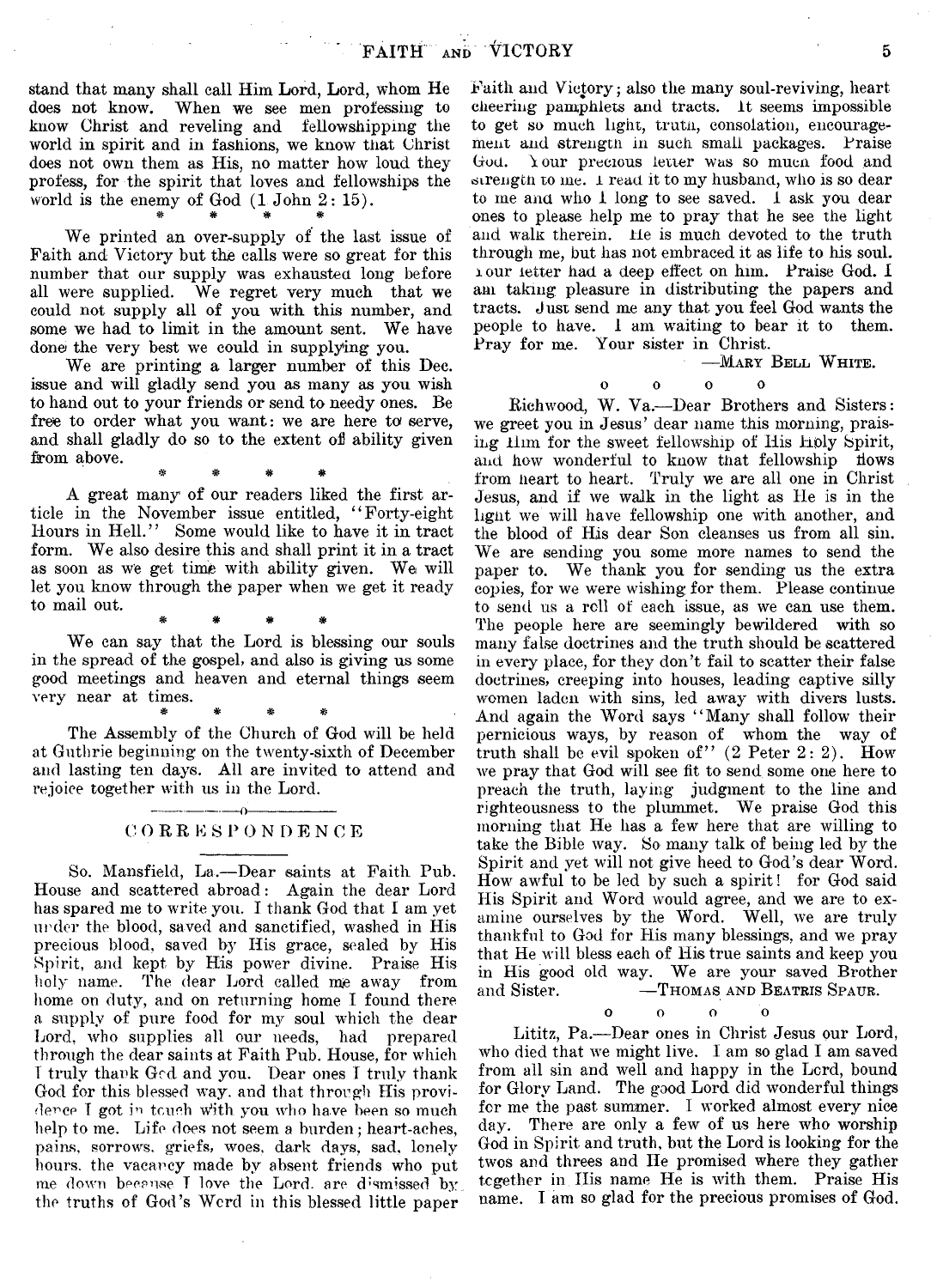We are indeed in perilous times. We used to go to a place about 30 miles from here and there were a few true saints of God who met together to worship God. We had such glorious times together. But sad to say some crowded in who did not have salvation, and they were allowed to lead the meetings and Sunday School with all styles and fashions until the whole thing was leavened. The true ones had no courage to renounce them. They thought they could win them, but instead there came confusion and strife. We cannot mix oil and water, much less can saints and sinners mix in agreement with the good things of God.

We are doing what we can by God's help to encourage honest souls. Let us humbly watch and pray and let our light so shine before men that they may see a life lived to please and glorify our Lord which is in heaven. I like to read the good encouraging testimonies of the brotners and sisters in Faith and Victory. So long as it is straight, sound and true I will have it. May the good Lord watch between me and thee till we meet with Jesus and the loved ones gone on before. It can not be long for me as I am now 68 years old. One is dropping here and another there. Some day my time and your time will come

Let us be ready for the summons at any moment. Yours in Jesus' name.

oooo

Versailles, Ohio.— Dear workers at Faith Pub. House: God bless you and keep you in this evil time on the straight line of His eternal truth, free from fear or compromise with men or devils. God says, "He that hath my Word, let him speak it faithfully," and I say Amen. He told His prophets not to be afraid of their faces. Too many would-be preachers seem to be seeking the approval of men rather than the aproval of God. He says, "Hearken unto Me; *hear* and your soul shall live.'' Again He says, "Fear not man whose breath is in his nostrils, who, when he hath killed the body, hath no more that he can do. But I will forewarn you whom ye shall fear: Fear God and give glory to *His name*." Pray for me that I keep true to the Lord. — ELIHU KEY.

oooo

Selbyville, Del.— Dear workers at Faith Publishing House : Greetings in Jesus' name. I am glad that I can still sing victory. The Lord is still with me, and He is my strength and all in all, and blesses me on my journey. We have so many things to thank Him for. I just feel like saying "Praise the Lord!" We have been tested and tried, and the Lord has brought us through. We feel very weak at times, but Paul said when he/ was the weakest, he was the strongest. The last Faith and Victory came just in a time of need, and was really food from heaven to my soul. It did me so much good. Oh, dear brethren, let us be true until Jesus comes. It will not be long and the battle will be over and we will go up to receive our crown. May the Lord bless and keep all true that trust in Him. A loving brother in Christ.

-HARRY C. HUDSON.

Patton, Pa.— Dear Bro. and Sister Pruitt: Greetings in Jesus' dear name, praying the Lord's richest blessings upon you and that the comforting and sustaining grace of God be given you, encouraging you in His service. May His everlasting arms bear you up and keep you amidst all trials He permits. Your letter came sometime ago, and I was glad for it : always glad to hear how the work there is getting along. Although I am not there, I am there in Spirit and you have my prayers that God lead and guide you as it pleaseth Him. Oh, to know and feel we have His smiles of approval upon us means more than all the smiles of the world, its applause and fame. We know these would only end in sorrow, remorse and shame, and how many are seeking this rather than the fear of God upon their souls. " Fear *God* and keep His commandments." This is our whole duty. In doing so we have found the true way of life.

I have surely enjoyed my stay with the dear saints at Silverdale. The Lord gave us such precious meetings. The last Sunday I was there the Lord gave such a precious ordinance meeting. He was near to bless and comfort our souls, proving afresh to all of our hearts, " If ye know these' things, happy are ye if ye do them." Obedience to His Word brings the blessings to our hearts. There are only a few saints there but they are in perfect unity.

Be encouraged dear ones, for God has promised to supply *all* our *needs* according to His riches in glory. He will give us all that is good for us. No good thing will He withhold from us if we continue to walk uprightly before Him. I am so encouraged to live for the Lord, and decided by His help to "go on." Though the trials of my faith may be many, I will not murmur nor complain in my heart, but thank God that He sees what is best for me, or I would not have them. I feel and know there are still more ahead but I just ask the dear Lord to take me on *through* them all, asking Him for grace and to "lay up in store a good foundation against the time to come." "I *lx now* that *all* things work together for good to them that love the Lord." The dear Lord made this promise so real to me one morning and it is still burning in my soul. I know it is true. I feel I am increasing in the Lord, and my only desire is His divine approval and favor, and for this I also know I must drink " the bitter with the sweet." I am encouraged to press on. I am spending some precious seasons alone with the Lord, learning precious lessons from Him. "Happy place so near so precious," I desire to be found there each day. Let us continue on in the way of truth, looking unto Jesus who hath promised to never leave us nor forsake us. The Lord bless and comfort your hearts. Your Sister in Jesus, with holy love.

— Celena Ruth Lacue.

oooo Oldfield, Mo.—Dear ones at Faith Publishing House. May God ever keep you saved and Faith and Victory clean for His use in spreading the Gospel of

the Kingdom. The dear Lord marvellously sent Bro. and Sister J. D. Llewellyn this way in their Gospel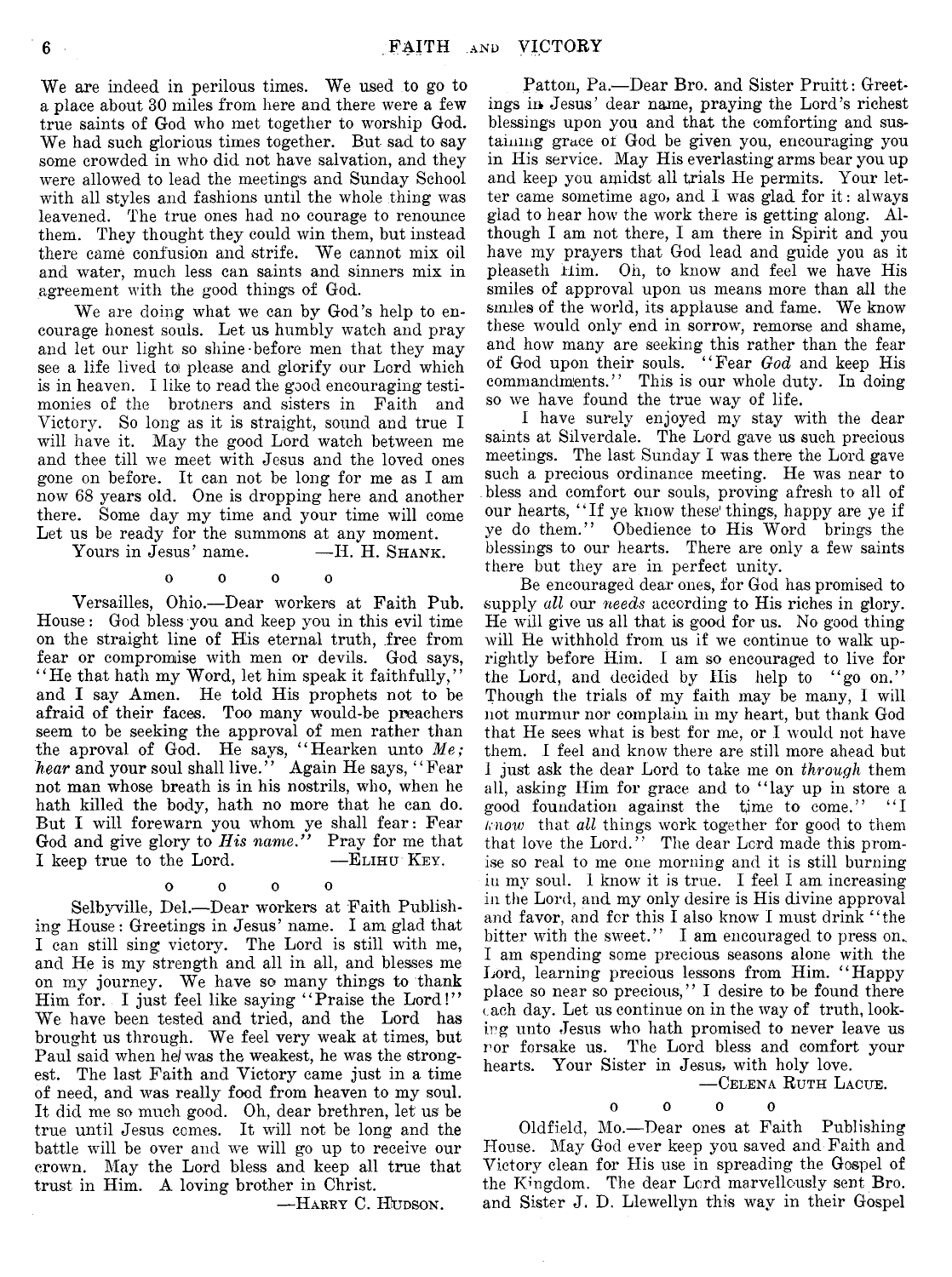Car. They held meeting several nights in our school house, each night bringing wonderful messaegs of God 's great plan of redemption to man. True, when God works, Satan works also. Satan brought all the powers ot darkness upon the place that he could, but m spite of it all Gad's mighty power moved on the hearts of some. While Bro. and Sister Llewellyn went away not seeing much that they did, yet, thank God, the seed is sown.

We are praying that God will open up the way that we may be able to build some kind of a building in the near future where the true saints of God can come and preach the Gospel in its true light and purity, and not be hindered by the creeds of the world. 1 live m the country and) if it is God's will next summer I want to erect a brush arbor near my place and equip it with seats and lights, and everything necessary for a place of worship. Then I would like to get in touch with some *true man of God* that could *±^.e\.* that God has called him to this place to preach, that we could hold a series of meetings to God's honor and glory. And I don't want to leave this out: I thank and praise His holy name forever for His great love that is in my soul.

> *He brought me out of the miry clay, lie set my feet on the Rock to stay; He puts a song in my soul to-day, A song of praise, hallelujah!*

Oh how wonderful what God has done! To the down-hearted I would say, Read about our wonderful God in Psalm 139. If such a God be for us who can be against  $\text{us? (Romans } 8: 31)$ . Pray for me that I may have more faith and be steadfast and unmoveable in the Lord. Yours in His precious name.

— Bro. J. E. Johnson.

 $\begin{array}{ccc} 0 & \hspace{1.5cm} 0 & \hspace{1.5cm} 0 \end{array}$  $\Omega$ 

Rich wood, W. Va.— Dear saints of God scattered abroad, greetings in the dear name of Jesus. Today finds us still saved and rejoicing in the love of our Savior. Although we have many severe trials and are persecuted by the enemy on every side, we praise the dear Lord that He is leading us by His unchanging hand. We have started to having cottage prayer meetings and are rejoicing to see the dear saints beginning to awaken from sleep and get into active service for the Master. Truly we feel that the Lord has been sifting His people here, and we are glad to see so many dear souls that are seeking after the truth. After the great delusion that has boen practised here, it gives us great joy to meet in prayer with a few dear brothers and sisters that have stood true and have kept the victory. Truly we are living in the time spoken of in Rev. 16 : 14 when the unclean spirits would be working miracles in the world to deceive the people. Oh, dear souls, will you not heed the voice of God that calls to you to come out from among them and be ye separate saith the Lord, and touch not the unclean thing and I will receive you (2 Cor. 6: 17). Dear saints of God let us rally to the standard of truth. " Cry aloud; spare not: lift up thy voice like a trumpet and shew my people their transgres-

sion and the house of Jacob their sins" (Isa. 58: 1). Dear and true saints of God, let us not be timid but in tne strength ot the Lord, go forward. Pray for the little band in Richwood that God will send us some one to take the oversight of the work here, who is a true minister of the gospel of Christ. May the dear Lord bless and keep each one in victory over the enemy is the prayer of your saved Bro.  $F. L.$  ELEFRITZ.

oooo

Sellersville, Pa.— Greetings in Jesus' precious name. " And God is able to make all grace abound toward you; that ye, always having all sufficiency in all things, may abound to every good work" (2 Cor.  $9:8$ . 1 praise the Lord for His goodness and mercy to me, and for the leadings of the blessed Holy Spirit. We have very good prayer meetings. Though we are few in number, the Lord graciously meets with us and blesses His little flock.

 $\Omega$ 

We had the pleasure of having Sister Celena Lacue with us a short time ago. Our hearts were much encouraged by her coming unto us filled with the Spirit and power of God. How precious to meet young people who are following Jesus and have a zeal for God. The Lord was also pleased that we should have an ordinance meeting Sunday evening. This was my first privilege of seeing or taking part in an ordinance meeting of the saints. Most people don't believe in this and try to argue it away. But, oh ! how precious it was to me, that I could follow my Lord in this humble, lowly way. While Jesus was so high and so holy, even the Son of God, yet He was willing and humble enough to stoop down and wash the disciples' feet. He gave us such a plain example and said, " If ye know these things, happy are ye if ye do them" (John 13: 17). How much Jesus suffered that we might go free! May we ever keep our eyes fixed upon Jesus: through Him we shall conquer every foe. I am your sister under the cleansing blood.

— Julia Cramer.

 $\Omega$ 

**oooo** Puyallup, Wash.— My precious brothers and sisters in Christ Jesus our Lord: I can send the best of greetings because my heart says amen to all His will and purpose in me. I feel that every child of God can say the same, and that nothing can by any means move them from following in His steps. Glory to His name. He is still with me and our fellowship is sweet indeed. Without  $\text{Him I}$  would be nothing, nothing; and with Him I can do all things: yet, not I, but the Spirit that dwelleth in me, it is the all things. Yes, Jesus and I are getting along wonderfully now, as He is teaching me precious lessons and I am a willing scholar. I love to take my Bible and read it, knowing that the Holy Spirit will reveal its meaning. I have been praying for wisdom and understanding, and God is giving it. Praise His name. I take note that God was well pleased with Solomon because that was the first thing he asked for.

In order to please God and get the things He has promised, we must first have knowledge how to use them after we get them. I think some times in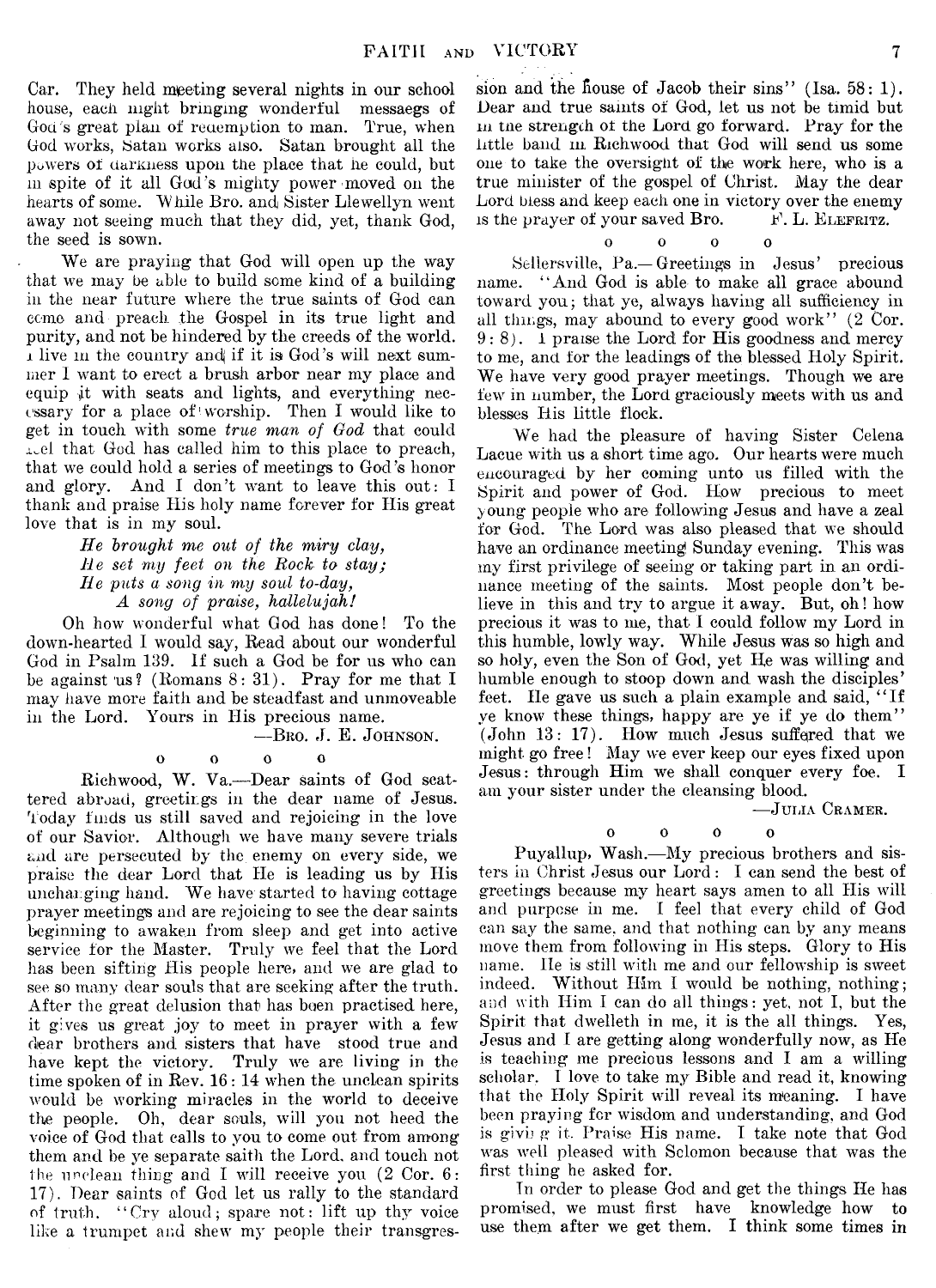the past I have prayed for things and got them, then did not know how to use them td the glory of God, and so they were wasted, so 1 need your prayers and I am not just saying it for God knows my heart, and He has told us to pray one for another. God has a people that are going to stand true, no matter what the test, and they are a people that are getting their lessons and orders directly from Him in just the way He has promised, and they also get the blessings. So many people say they trust in God and believe Him, and at the same time if weighed in the balance would be found wanting. It means something to *believe God:* it means we shall see some signs following. 0, but I want to be all that God requires. I must have that spirit that was found in Abraham, Daniel, Elijah, Elisha, Paul and the rest of the apostles. Nothing^ short of it will satisfy me. God has done wonderful things for my soul, and His hand is still upon me. I am healed soul and body, and am ready to meet Him face to face.

I feel sick in my soul this evening since going to prayer meeting and listening to the discourse of a once powerful man of God. .1 thought about poor old Saul, and wondered if it would be possible for one who had tasted of the good Word of God to become so blinded that they could fall to his level. Little by little an acorn grew, and little by little we fall or rise. 0, but 1 want to be kept and led by the Spirit of God upward. This wearing of worldly apparel, taking up collections, insuring life and property, going to fares and such like innocent amusements is an abomination in the sight of the Lord. I was thinking as I walked home tonight to be sanctified means more than saying the word, it is the faith that gives us the victory over the world, the flesh and the devil. It is the faith that can say yes to God in the face of death by torture, starvation or any other conceivable device that satan can institute. People want to get healed of cancers and tumors, yet they don't believe God can do the work without a little earthly help. The fact is they don't believe God: His Word is a myth. Well, I can say " Once I was blind, but now I see," glery be to God, and I want to keep on seeing and telling the good news to others. I am anxiously concerned about this  $m$ att $\mathbf{r}$ : I must be about my Father's business for the time is short. Please continue in prayer for me. May the Holy Spirit guide and keep each one of God's trusting obedient children is my prayer.

#### — Sister Ione E. Robbins.  $\Omega$

 $\begin{array}{ccc} 0 & 0 & 0 \end{array}$ 

London, Ark.— Dear ones at Faith Pub. House: Greetings in Jesus' great name. I am glad to say that I am still trying to hold up the standard for Jesus since I came out of the Pentecostal church. I have been permitted to see the light on God's Word, and have been having some tests with those who want me to go back to the Pentecostal church, but I don't see how T could come out and keep on going to the same thing. 1 surely need your prayers. I am 54 years old and if I do much for my Lord I must be at it now. I want to ask all of the readers of Faith and Victory

to agree with me in prayer that the Lord will heal my eyes for His glory. My eyes are so weak that I can scarcely see how to read| the Bible. 1 certainly do enjoy the precious testimonies and truths in the little paper. They do me so much good and are food to my soul. God bless each of you and keep to true to the end. Your Brother in Christ.

 $-W. S.$  Ashmore.

oooo Exter, Mo.— To all the people of God I pen these few lines. Faith and Victory some way came into my hand and 1 think it is the most soul-stirring as well as soul-food paper that I have read. It was so good to my hungry soul, I could not lay it down till every word, was read, and I wished there was more of it. I can say the dear Lord has healed me many times in answer to prayer. I am asking agreement in prayer for my son who has been in the hospital 12 months. Pray that the Lord may heal him and restore his mind. Please send me some tracts and papers to use. I desire to work for the blessed Savior who has done so much for me. I am 64 years old and can not do much, just the little things, and am poor in this world's goods but God enriches me in faith and in prayer for all of His dear children. From a sister in Christ.

—Mary Harper.

 $\Omega$ 

oooo

Dornakal, Hyderabad State, S. India.—Dear friends in Christ: I am in receipt of your letter and the packet of tracts and papers. I heartily thank you for the same. And I feel very grateful to God who enabled you to write me an encouraging and sympathetic letter, besides the tracts which are second to no other religious tracts in helping a Christian in his spiritual life, and pointing out to non-Cchistians the need of immediate belief in Christ Jesus to get salvation. I shall take the advice you have given to me in using wisdom in giving out tracts to people. Already I have sent a few copies of your tracts to certain High Schools in Travancole, which is my native country, besides giving a few copies to some people here. I am not able to express with my tongue or pan how helpful the tracts and little paper are to me personally and I hope they are helpful to others also. Now I am at a loss to mention which among the tracts is most helpful; yet I take courage to say the tract, " This Thing is From Me" is the best, and all the others are equally best also. Now will you please send me more tracts rgularly so that they might be of much help to more people in India. At the same time you can feel assured that the tracts and papers you send to me will not go to the waste-paper basket. I am responsible for them, not only to you, but to my Lord also. I also wish you to send me the paper Faith and Victory regularly. Now, let me tell you what I will pay you in return for all this: I will do only one thing. I will pray to my Lord in tears to bless you in your undertaking, and pay you a thousand times for me also. Pray for me and all souls here in India. Yours in my Lord's happy service.

— K. E. Eapen.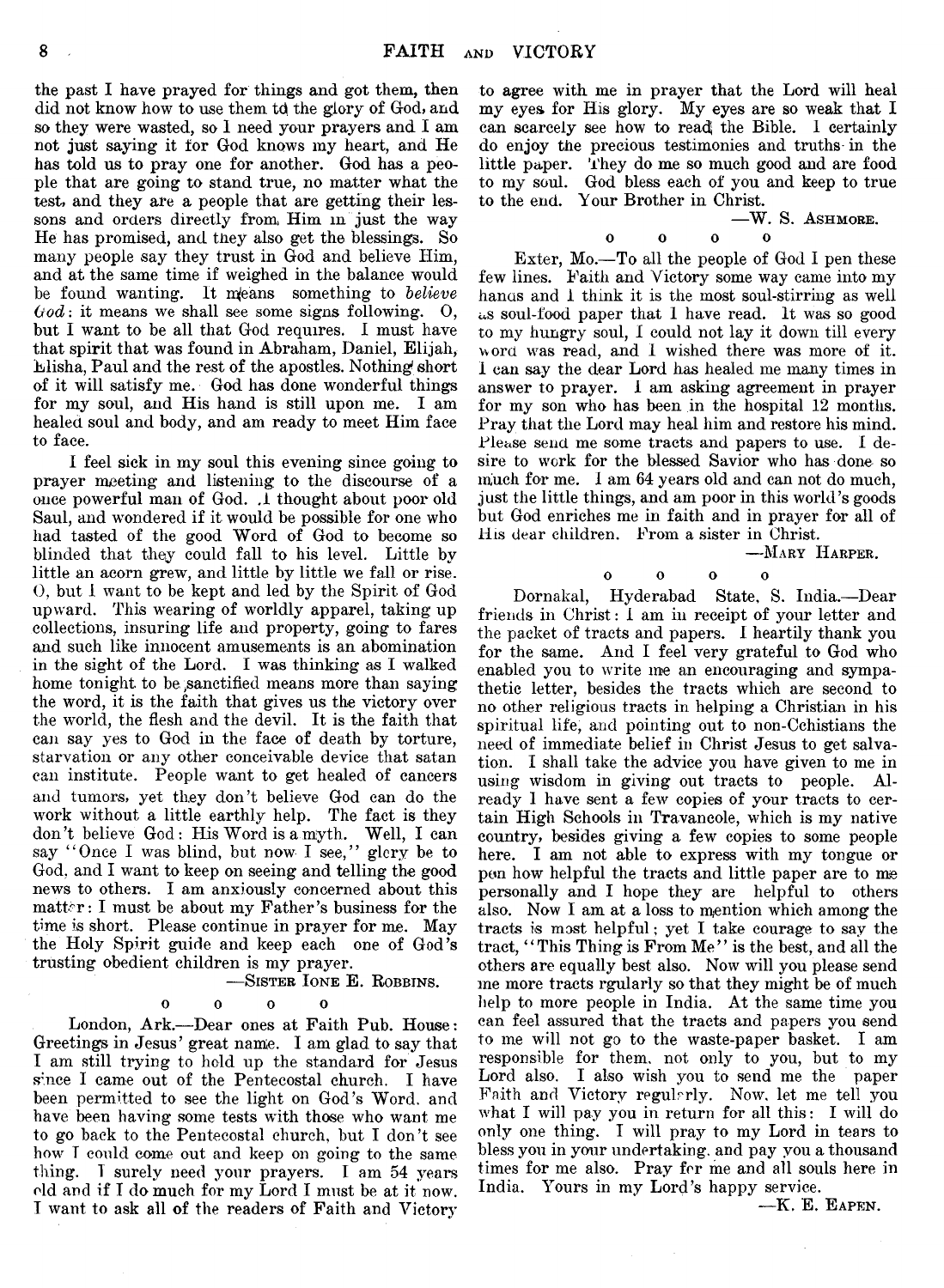# LITTLE FOLKS' PAGE

" He shall gather the lambs with His arm, and carry them in His bosom" (Isaiah 40 :11).

#### CHRISTMAS-TIDE

*Oh, the happy, joyous Christmas-tide, The Christmas-tide with all its cheer! Then Christian's hearts are open wide*, *To give all praise to Him so dear*.

*Oh, the happy, joyous Christmas-tide, When Christ came down from heav'n to earth! The gates of life are{ opened wide, Remember Him ardund your hearth*.

*Then let our hearts be opened wide, And let us welcome in our King! For us He came, for us He died, 0 children, sing! 0 joybells, ring!*

 $-$ Sel.

#### ---------------- O-----------------. A CHILD'S FAITH

Johnny Hall was a poor boy. His mother worked hard for their daily bread. "Please give me something to eat, for I am very hungry," he said to her one evening.

His mother let the work that she was sewing fall upon her knees, and drew Johnny toward her. As she kissed him the tears fell fast on his face, while she said, " Johnny, my dear, I have not a penny in the world. There is not a morsel of bread in the house, and I cannot give you any supper to-night."

Johnny did not cry when he heard this. He was only a little fellow, but he had learned the lesson of trusting in God's promises. He had great faith in the sweet words of Jesus when He said, "Whatsoever ye shall ask the Father in my name He will give it you."

"Never mind, mamma; I shall soon' be asleep, and then I shall not feel hungry. But you must sit here and sew, hungry and cold. Poor mamma!" he said, as he threw his arms round her neck and kissed her many times to comfort her.

Then he knelt down at his mother's knee, to say his prayers after her. They said "Our Father" till they came to the petition, " Give us this day our daily bread." The way in which his mother said these words made Johnny's heart ache. He stopped and looked at her, and repeated with his eyes full of tears, "Give us this day our daily bread."

When they got through he looked at his mother and said, " Now mother, do not be afraid. We shall never be hungry any more. God is our father. He has promised to hear us, and I am sure He will."

Then he went to bed. Before midnight he woke up, while his mother was still at work, and asked if the bread had come yet. She said, " No; but I am sure it will come."

In the morning, before Johnny was awake, a

gentleman called who wanted his mother to come to his house and take charge of his two motherless children. She agreed to go. He left some money with her. She went out at once to buy some things for breakfast; and when Johnny awoke, the bread was there, and all that he needed!

Johnny is now a man, but he has never wanted bread from that day; and whenever he was afraid since then, he has remembered God's promises, and trusted in him. - SEL. BY AUNT LOEY MCKAY.

O 0 o o

Silverdale, Pa.— Dear children: I feel it my duty to write a few lines for the paper. It certainly does my heart good to read the paper and Little Folks' Page, and hear how others have gotten salvation. I am fifteen years of age, but I have gone through trials at school and suffered several bad attacks of sicknesses, but, praise the Lord, He has healed me completely of all diseases. I can truly say Jesus is my healer. I often think, How can I praise Him enough for what He has done for me? I was only six and one-half years old when Jesus came into my heart. How could we live without Jesus? He is so precious to me. I do not want to go back into the world and its pleasures, no, never again. People may say we can not have any pleasure, but we surely can by working for Jesus: that is, tell others how He saves poor lost, undone souls of this world, and show them what it is to live for Jesus through our life. The Lord has helped me these past few weeks in my school lessons. He has done wonderful things for me, praise the Lord. Pray for me. Your saved sister.

#### — Edith R. Shaffer.

---------------- o----------------- " Mama," said a little girl, " what is that, that is shining up there in the sky?" "That, dear, is the moon." "What is it up there for Mama?" "God our Father put it there, darling, to give us light at night." "Oh!" said the little girl, "how kind of Him."

"Alice," said a little girl to her friend, "What becomes of all the naughty things we have done and are sorry for?"

"Why," said darling Alice (who by the way is 7 years old) " God fastens them all to the cross and then forgets all about them." ("I will remember their sins *no more,"* saith the Lord).

Rosa ran across the street to a rough looking man who sat on the cold stones alone, dejected and miserable-looking. She looked into his face and said, *1 '* Poor man, I am sorry for you, can I do anything to help you?" He said, "I am without a home or a friend on earth, child." Little Rosa said gently, " God will be a friend to you : He loves you." And this said by a little child brought the man's soul to Jesus, and he became a great missionary intensely loved and eared for by many — JEAN LEVY.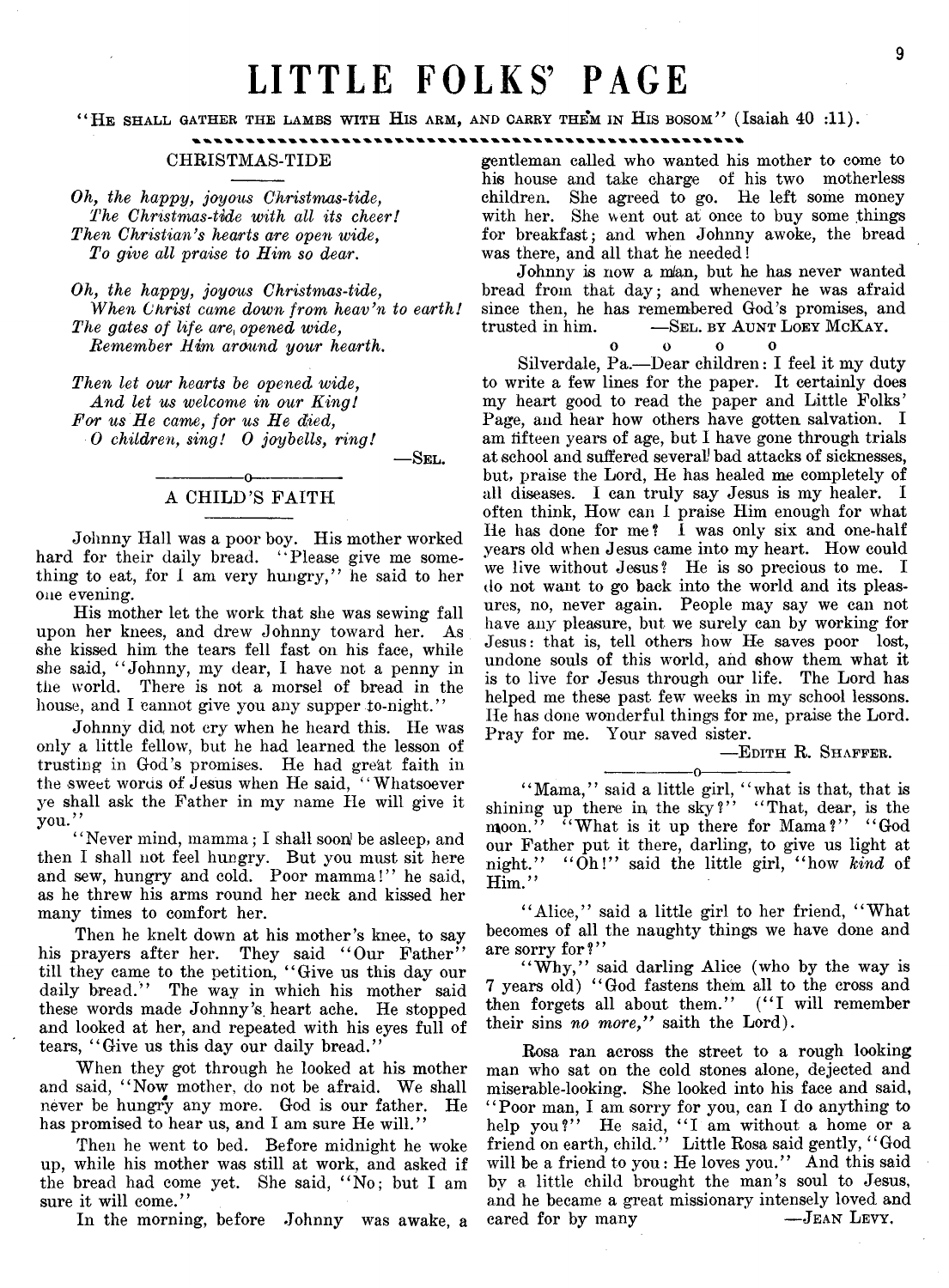State Prison, San Quentin, Calif.— Dear workers at Faith Publishing House. I am thankful to acknowledge that I love Jesus with all my heart because He first loved me and shed His precious Blood on Calvary's Cross to save a poor sinner like me. It is a great pleasure to me to *b&* privileged to testify through the Faith and Victory for Jesus that others may know that I am enjoying His sweet presence from day to day. Praise His holy name. My heart is filled with His love. I praise God, from whom all blessings flow. I want to say to the glory of God, I shall always be found standing on the solid rock of His foundation. The Lord, our dear Redeemer, is very precious to my soul this afternoon. I am so glad to know that God has power to save and keep that which we have committed to His trust against that day. It pays to serve Jesus: I speak from my heart, He will always be with us if we do His will. May God bless every one that reads these few lines to His glory, and give them victory over every temptation that comes in their path. Praise God to the uttermost. Your brother in Christ Jesus.

— Peter G. Fleenor— 37205.

#### $-0$ AN OPEN LETTER

Dear Brother in Christ :— We send greetings to you in the precious name of Jesus, who liveth and abideth forever. Amen. We received your letter some time ago and were glad to hear from you again and to know of your purposes of heart. May God bless and keep you in, the narrow way.

We cannot feel that the union meeting held here was to the glory of God. They made a big show, some really are showing some fruits of repentance, but most of them have just eased their consciences by making a profession and I really believe that they are in a worse shape now than ever, and those that -got saved are in a condition to soon backslide and be left with a profession. These things grieve our hearts and cause us to draw close to God and as far from this world and its current as possible. The professed Christians today are as far, or farther, from God in heart than the scribes and Pharisees were when Jesus was here, and were He to come, they would be as ready at heart to crucify Him as they were. Jesus told them that they were as whited sepulchers, which indeed appeared beautiful outward, but are within full of dead men's bones and all uncleanness. He told them that outwardly they appeared righteous unto men, but "within ye are full of hypocrisy and iniquity." So are most of the professed Christians. They have the outside white-washed and thereby fool nearly all people because of the blindness of heart, but they are not fooling God nor those that are living close to Him.

The world is fully ripe for destruction but God is very merciful and long-suffering and thus He extends time, bless His holy name. We could not send you the November papers as you desired, and as we would liked to have done. The call for them was so great that we did not have enough to supply the demand, although we printed an over-supply. We will print more of this next issue. We do not have that piece, " Forty-Eight Hours in Hell" in tract form but we hope to be able in the near future to put it into a tract, and when we do we shall (if we do not forget) send you a supply of them.

We.thank you for the remembrance of twenty cents. May God bless and prosper you and separate you fully from the friendship of the world. Be not ignorant of Satan's devices, brother, for he is very cunning and clever in his work of destroying a soul. The Word teaches us to make straight paths for our feet, and let not that which is lame be turned out of the way, but rather let it be healed. We can not win the world by stepping aside with it, but in that way the world wins us, and those that are watching us stop, stumble and fall. So let us walk in such a separated way from the world that we will be as bright shining lights in this dark blinded world of sinning religious people, in a *way* that our light may draw with warm heavenly love all honest, sincere souls, and at the same time will be a rebuke to cold formal professors.

Jesus said, " Ye are the light of the world. A city set on a hill cannot be hid" (Matt. 5: 14). And He also said in the same chapter, " Ye are the salt of the earth, but if the salt have lost its savour, wherewith shall it be salted? It is good for nothing, but to be cast out andj to be trodden under foot." So let us retain the clean, unadulterated Spirit of Christ in our souls. By doing this we shall be continually a murk for the devil, but let us bravely bear the cross now that we may have the approval of God on our souls in this world and in the end reap eternal bliss.

Our prayer is that God will help you to clear yourself from all sects and stand out clear and plain for God, and for all that is pure and holy, manifesting the love of God in godly deeds and gentle words with self-sacrificing ways that will prove our love for God and men. Will close this letter assuring you that nothing but love is prompting the writing of these lines. Let us hear from you as God moves upon your heart. Your brother in Christ Jesus.

— Fred Pruitt.

" And he cried mightily with a strong voice, saying, Babylon the great is fallen, is fallen, and is become the habitation of devils, and the hold of every foul spirit, and a cage of every unclean and hateful bird.  $* * * And I$  heard another voice from heaven, saying, Come out of her, my people, that ye be not partakers of her sins, and that ye receive not of her plagues. For her sins have reached unto heaven, and God hath remembered her iniquities"  $($ Rev. 18:2,4,5 $).$ 

#### -----------------o---------------- TRUTHS ABOUT SIN

" All Scripture is given by inspiration of God, and is profitable for doctrine, for reproof, for correction, for instruction in righteousness" (2 Tim.  $3:16$ .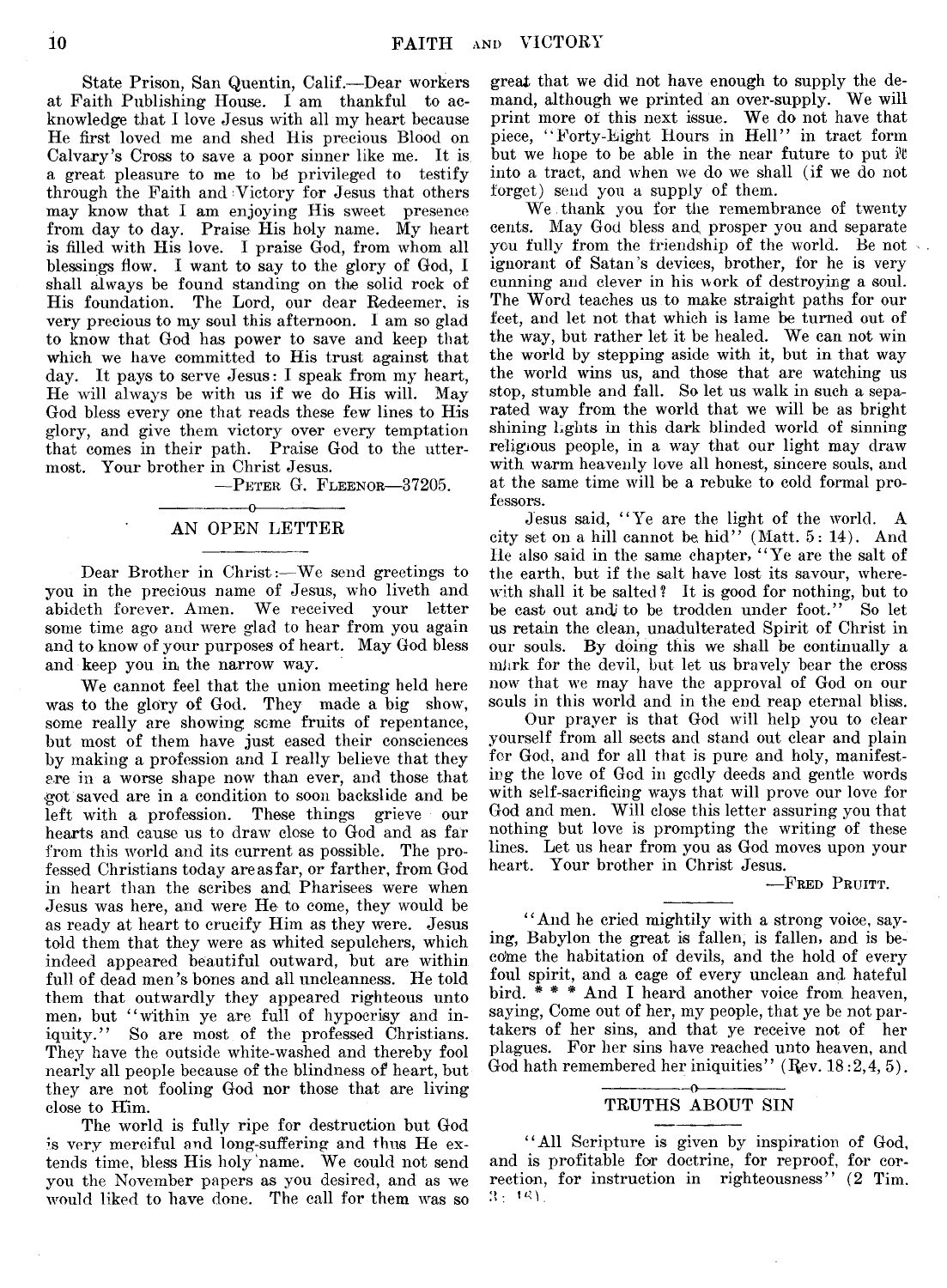1. *What is Sin f*

" Any violation of God's will, in purpose or conduct."— Webster.

 $\mu_{\rm{max}} = 10^{10}$ 

" Sin is a willful transgression of a known law of God."-Wesley.

There are two forms of sins: First, those of commission, or an intentional trampling on God's law. "Whosoever committeth sin transgresseth also the law; for sin is the transgression of the law"  $(1$  John 3 :4 ). Second, those of ommission, or intentional neglect of known duty. " Therefore to him that knoweth to do good, and doeth it not, to him it is sin" (James 4: 17).

2. Is Sin Always an Outward Act?

No. It may be in thought only. Notice above the definition, "Any violation of God's will in purpose," etc. "Whosoever hateth his brother is a murderer" (1 John 3: 15). " Whosoever looketh on a woman to lust after her hath committed adultery with her already in his heart" (Matt. 5: 28). " For out of the heart proceed evil thoughts, murders, adulteries, fornication, thefts, false witness, blasphemies" (Matt.  $15: 19$ .

3. *What Connection Has the Christian With Sinf* None. He is free from it. " Being then made free from sin, ye became the servants of righteousness." "But now being made free from sin, and become the servants of  $God''$  (Rom.  $6: 18, 22$ ).

4. *Can a Christian Commit Sinf*

Yes. Man is not a machine in God's hands, but a free moral agent, who can will to obey God or Satan, as he chooses.

5. *Can a Man commit sin and still be a Christian f*

No. " No man can serve two masters" (Matt. 6: 24). " Know ye not that to whom ye yield yourselves servants to obey, his servants ye are to whom ye obey ; whether of sin unto death or of obedience unto righteousness?" (Rom. 6: 16). "He that eommitteth sin is of the devil"  $(1$  John  $3:8)$ .

6. *How Many Sins Must a Christian. Commit Before He Severs His Relation With God f*

ONE is sufficient. Adam by one act of disobedience disrobed his own soul of the purity with which he was clothed, robbed himself of peace with God, attracted the curse of his Maker, who drove him from the Garden, sent a destructive remor of physical degeneraion through the race, belched forth a cloud of volcanic darkness and fire that has drifted into the bosom of every man save One, occasioned the populating of an awful hell with multitudes of human souls, the smoke of whose torment will ascend forever and forever, and necessitated the humiliation of the Son of God in the bloody anguish of Gethsemane and the unparalleled cruelty of His death on the cross. And still the stupendous and incomprehensible results go on and on—yea, the eternity of the damned will never lose the impetus of this one man's sin. Yes! Yes!! One willful sin is sufficient to damn your soul!

7. *Is Temptation a Sin*?

No. If it were, then Jesus was a manifold sinner, for He "was in all points tempted like as we are,"

(but the Scripture adds) " yet without sin" (Heb. 4: 15). Temptation is a Solicitation or suggestion to do evil. The sin is in yielding.

8. *Are Mistakes Sins f*

No. Because they are not intentional digressions from God's laws. Not willfully committed. In other words, they are ignorant blunders.

9. *Does not a consistent Christian commit Sinf*

No. " Whosoever is born of God does not commit sin" (1 John 3: 9). Whosoever abideth in Him sinneth not"  $(1$  John  $\acute{3}$ : 6). "We know that whosoever is born of God sinneth not, but he that is begotten of God keepeth himself, and that wicked one toucheth him not" (1 John 5: 18).

10. *Does God expect Christians to commit Sinf*

No. Jesus says: "Behold, thou art made whole; sin no more" (John 5: 14). Again, " Go and sin no m ore" (John (8: 11). Paul says: " Shall we continue in sin, that grace may abound?" God forbid. How shall we, that are dead to sin, live any longer therein ?"  $(Rom. 6: 1-2)$ . Again he exhorts: "Stand fast therefore in the liberty wherewith Christ hath made us free, and be not entangled again with the yoke of bondage" (Gal. 5: 1). John speaks thus: 'My little children , these things write I unto you, that ye sin not"  $(1$  John  $2:1$ ).

11. *How Does God Look Upon Sinf*

As an offense so deep, broad and black that eternal death is the only sufficient punishment. " The soul that sinneth, it shall die" (Ezek. 18: 20). "The wages of sin is death" (Rom. 6: 23). "Whosoever hath sinned against me, him will I blot out of my book" (Ex. 32: 33). Further, as being so loathsome and deadly that nothing but the blood o'f Jesus could heal, or save us from its ravages. " Without the shedding of blood there is no remission" (forgiveness) (Heb.  $9: 22$ ). "God so loved the world that He gave His only begotten Son that whosoever believeth in Him should not perish, but have everlasting life" (John 3: 16).

12. *Can a Man Really be Saved From Sinf*

Yes. "Behold, the Lord's hand is not shortened, that it cannot save; neither Ilis ear heavy, that it cannot hear" (Isa. 59: 1). "And thou shalt call His name JESUS; for He shall save His people from their  $sins"$  (Matt. 1: 21). "For this purpose the Son of God was manifested, that He might destroy the works of the devil"  $(1$  John  $3:8$ . "Wherefore He is also able to save them to the uttermost that come unto God by Him, seeing He ever liveth to make intercession for them" (Heb.  $7:25$ ). "Come unto Me, all ye that labor and are heavy laden, and I will give you rest" (Matt. 11: 28).

13. *Can One Know That He is Savedf*

Yes, as definitely as when one is instantly relieved from physical pain. "He that believeth on the Son of God hath the witness in himself" (1 John 5: 10). " And because ye are sons, God hath sent forth the Spirit of His Son into your hearts, crying, Abba, Father" (Gal. 4: 6). "The Spirit itself beareth witness with our spirit, that we are the children of God" (Rom. 8: 16).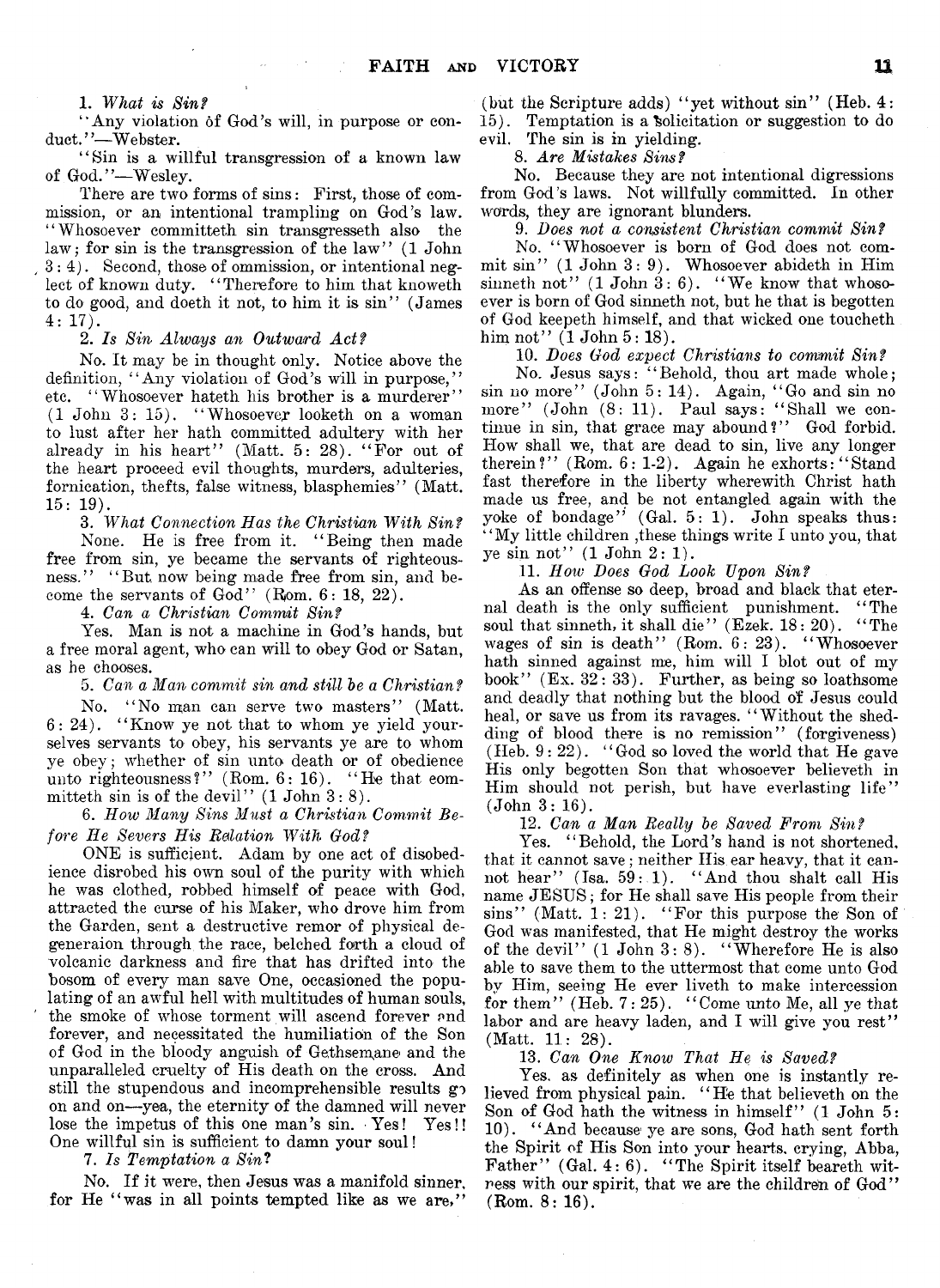14. If we do not have this Witness of the Spirit, *Are we Savedt*

No. "If any man have not the Spirit of Christ, he is none of His" (Rom.  $8:9$ ). "No man can say that Jesus is the Lord, but by the Holy Ghost" (1 Cor.  $12: 3$ .

15. *How can we be Kept from Sin?* 

If we continue to love and obey God, His AL-MIGHTY POWER will keep us. "Now unto Him that is able to keep you from falling, and to present you faultless before the presence of His glory with exceeding joy" (Jude 24). "(He) is able to do exceeding abundantly above all that *we* ask or think, according to the power that worketh in us" (Eph.  $3:20$ ).

16. *Where will the Unrepentant Sinner abide after Death?* 

In an endless burning hell too awful to be described by human language. " The Son of Man shall send forth His angels, and they shall gather out of His kingdom all things that offend, and them which do iniquity; and shall cast them into a furnace of fire; tnere shall be wailing and gnashing of teeth" (Matt. 13: 41-42). "The fearful, and unbelieving, and the abominable, and murderers, and whoremongers, and sorcerers, and idolaters, and all liars, shall have their part in the lake which burneth with fire and brimstone; which is the second death'' (Rev.  $21: 8$ ). "And whosoever was not found written in the book of life was cast into the lake of fire"  $(Rev. 20: 15)$ .

17. *is it Possible for a Lost Soul to Ever Get* Out of Hell?

No. " The same shall drink of the wine of the wrath of God, which is poured out without mixture into the cup of His indignation; and he shall be tormented wiai lire and brimstone; \* \* \* and the smoke of their torment ascendeth up forever and ever" (Rev. 14: 10-11). " Be not deceived; God is not mocked; for whatsoever a man soweth, that shall he also reap. For he that soweth to his flesh shall of the flesh reap corruption; but he that soweth to the Spirit shall of the Spirit reap life everlasting"  $(Gal. 3: 7-8)$ . "Now the works of the flesh are manifest, which are these: Adultery, fornication, uncleanness, lasciviousness, idolatry, witchcraft, hatred, variance, emulations, WTatli, strife, seditions, heresies, envyings, murders, drunkenness revelings, and such like: of the which I tell you before, as I have also told you in time past, that they which do such things shall not inherit he kingdom of God. But the fruit of the Spirit is love, joy, peace, longsuffering, gentleness, goodness, faith, meekness, temperance; against such there is no law" (Gal.  $5: 18, 20, 21, 22$ ).

How do you measure up ? If you are professing salvation, are you saved from these things ? Have you the fruit of the Snirit? You may deceive your neighbor, but you cannot deceive God!

#### EXAMINE YOURSELF

" If any man teach otherwise, and consent not to wholesome words even, the words of our Lord Jesus Christ, and to the doctrine which is according to godliness. he is proud, knowing nothing, but doting about

questions and strife of words, whereof cometh envy, strife, railings, evil surmisings, perverse disputings of men of corrupt minds, and destitute of the truth, supposing that gain is godliness; from such withdraw<br>thyself''  $(1 \text{ Tim. } 6: 3.5)$ .  $\text{SEL.}$ thyself"  $(1 \text{ Tim. } 6: 3.5)$ .

#### .TO THE DISOBEDIENT

*i*But to Israel he sayeth, all day long I have *stretched forth my hands unto a disobedient and gainsaying people"* (Rom. 10: 21). Every Bible reador will understand that Israel, or the Israelites, were the descendents of Jacob, the people that God had led through the Red Sea on dry land and fed them with manna and water in the wilderness. But *we* learn from the above text that they had become a disobedient and gainsaying people. Now disobedience and gainsaying are the things we v^ant to call your attention to first in this text. Those who read the Bible will understand too that Israel had been God's people, but they had forgotten God; they had backslid and become disobedient; they refused and neglected to obey God Almighty. They had become gainsaying, which means to contradict, to oppose in word, or to dispute, Webster says.

Now, to be disobedient and gainsaying doesn't mean every time that one will be horribly wicked. This is another thing we wish you to bear in mind. People do not have to commit the greatest of sins and crimes to become disobedient and gainsaying. No, indeed. People can be disobedient to God and gainsaying and be locked upon by the world as Christians. No doubt numbers of the children of Israel would be called Christians today by this wicked world. But Paul says in the first of the 10th chapter of Romans that his heart's desire and prayer to God for Israel was that they would be saved, and, and in the second and third verses, "For I bear them record that they have a zeal of God, but not according to knowledge. For they being ignorant of God's righteousness, and going about to establish their own righteousness, have not submitted themselves unto the righteousness of God." But regardless of their self-righteousness, Paul was praying to God to save them. They needed the religion of the Lord and Savior Jesus Christ. Paul knew their own goodness or righteousness was as filthy rags in the sight of God (Isa. 64: 3). So to Israel God sayeth, " All day long I have stretched forth my hands unto a disobedient and gainsaying people."

Now we feel safe in saying, what could be said of the children of Israel in those days can be said of people today. They are in the same condition today that those people were in the days of Paul: They are a disobedient and gainsaying people. Yes. they pro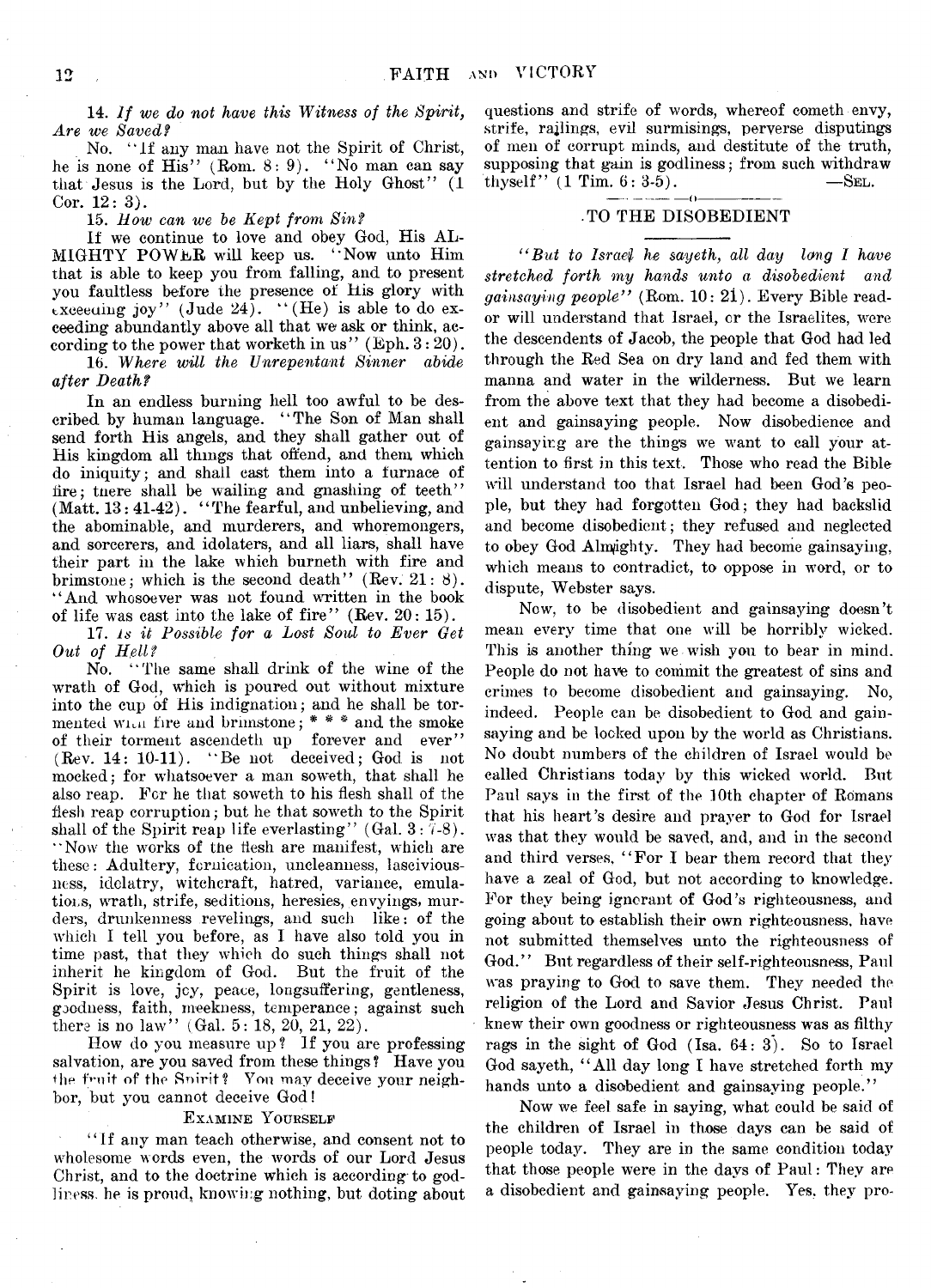fess to know God, they have a zeal for God, but not according to knowledge. They are as Paul said, ignorant of God's righteousness, and going about to establish their own righteousness, and have not submitted themselves unto the righteousness of God. They haven't changed at all since the days of Jesus, neither has God: He is just the same loving, merciful and patient God He was when the words of this text were spoken. He is still stretching forth His hands unto a disobedient and gainsaying people, using every means He can to get people to drink at the fountain of life, but they are still refusing and neglecting to obey God; they are still denying God's power; they are still opposing God's way and Word. They are still opposing and disputing about the very things that are essential to salvation; they still want their way, and God's way left out; they still love darkness rather than light, as Jesus said they did in His day. They still hate the Truth, the doctrine of Jesus. They hate those that have the Truth, and those that come to them with the Truth, just as bad as they did in the days of Paul. When they are told of God's power to save from all sin in this life, and that they must have that faith or be lost, they will not obey, they are gainsaying, they will dispute it and oppose it. They will say they are already saved and have faith in God. When they are told of God's power to heal the sick, they dispute it and say this was only for the apostles. When they are told they must be dead to this wicked world, must forsake all to follow Jesus, they yet will not obey, and are gainsaying. They still contradict, dispute and oppose; they have a way of their own. When they are told they must not marry a divorced person, no difference what the cause was for them being put away, they will not obey, and are gainsaying. When they are told they must quit their tobacco and snuff and be Christ-like, Godly and holy, they still will use it just as the murderer, gambler, swearer, adulterer and adulteress, or any other sinner does. They will not obey and are gainsaying. Oh, God, have mercy on anyone that will wear the name of Jesus and use that filthy weed in any way. When they are told that they must- come out of their old backslidden church and take a stand with God's clean, holy, peculiar people, they are still disobedient and gainsaying.

Oh, dear reader, are *you* disobedient and gainsaying? Have you a zeal for God, but not according to knowledge? Are you ignorant of God's righteousness, going about to establish your own righteousness, and have not submitted yourself to God's righteousness? Oh, dear souls, for God's sake and your own sake remember we are told in God's word that to obey is better than sacrifice, and that " rebellion is as the

sin of witchcraft, and stubbornness is as iniquity and idolatry" (1 Sam. 15: 22-23). Dear reader, if you have received light on the eternal truth and have not walked in the light, you are under just as much condemnation before God Almighty as if you had never claimed anything at all. You need not think to walk in just part of the light (the thing that suits you best) will satisfy God. No, indeed; you must walk in all the light or be lost. For you to refuse just one thing will damn you, for that is stubbornness and rebellion.

Oh, may God help you if you are disobedient and gainsaying. Remember Jesus said they that are of . God will hear God's words (St. John 8: 47). So if you are of God you will gladly walk in all the light you have had given toi you. If you will not walk in the light it is an evident fact that you are not of God. Jesus said in the same 47th verse " Ye, therefore, hear them not (His words) because ye are not of God." And God's children will hear His true children when they come to them with the truth. 1 John 4:6 says, "We are of God: he that knoweth God heareth us; he that is not of God heareth not us. Hereby we know the spirit of truth and the spirit of error." So this is the way we can tell who are God's children and who are not. God's true chilldren just will not be disobedient and gainsaying when they get light on God's eternal truth. They will walk in all the light they can get, and rejoice to have the opportunity. Praise God, they love light rather than darkness. Your sister for all the truth. — IDA LEE. --------------*^*---------------

### THE HOUSE OF ISRAEL AND THE HOUSE OF JUDAH

One year and less ago the writer was much confused about the division among the saints. In the fall of 1899 God showed me the saints were right as against sectism, but after some years serving the Lord I backslid, and for a number of years my experience was-such as is recorded in 2 Peter 2: 22. But God was faithful unto me and called me again to serve Him. While I was in this condition I knew a division had taken place in the church of God (not the true, but the professed church of God), so as the Spirit strove with me I began to attend meeting. I would go and hear this one preach on this side : It was Bible, and they claimed to be saved and sanctified. And then I would go and hear the other and they would preach Bible, also claimed to be saved and sanctified, but like the Jews and the Samaritans: one would not have any dealings with the other, so this confused me. I could not understand it. I knew that both could not be right and be like that, and I often said that one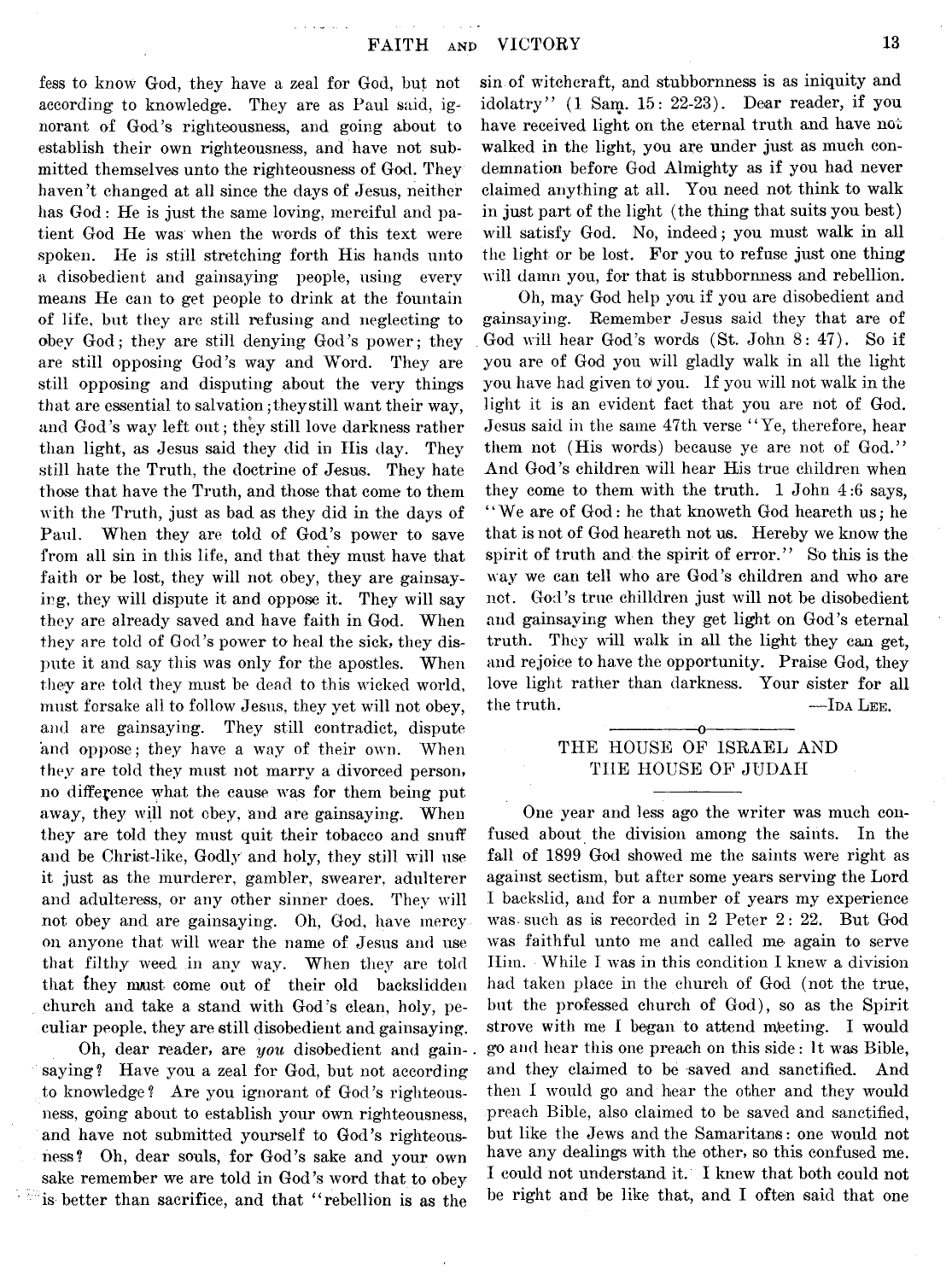or the other, or both sides, were wrong. While pondering over these things, one day the Spirit of the Lord said to me, "The Way ye know." I said, "Amen, Lord, by your grace I will follow the way as it was taught 25 years ago, and serve you regardless of this division." One day as I was working out in the field, the Spirit of the Lord again spoke to me saying,  $"Do"$ you see the two separate, distinct bodies of saints?" I said, " Yes, Lord," and He said, " One is the house of Israel and the other is the house of Judah." I did not know that there was such a house except as recorded in Heb. 8: 8. I began to search the Scriptures, and I find the Bible has many passages and teachings about the House of Israel and the House of Judah.

Let us notice some of them. I will just give the location of them to avoid space: God's promise to Jacob who is called Israel  $(Gen. 48: 3-4; 49: 2)$ ; see the prophecy of Jacob to his twelve sons (Gen. 49: 1-28) ; notice the 10th verse, " And unto him shall the gathering of the people be" (this has an important part in the present day). First: Israel murmured, (Ex. 16: 2-4; 31: 1-6; 35: 3-35; Num. 13: 3-30; 14: 6-10; 24: 35). Second: Old stock did not inherit the promised land (Num.  $26: 64-65$ ;  $32: 11-$ 13). At one time Judah and Simon are the only tribes that obey the Lord (Judges 1: 1-3). Again Israel rebelled and Judah was the only tribe that followed the Lord  $(1 \text{ Kings } 12: 1-19)$ . See the fourth verse: the yoke was too grievous for them was why they rebelled. Likewise the way being so strait and humble the so-called saints desired to conform to the world and court pride and covetousness, that is what caused the division among the saints. And as in the 20th verse the tribe of Judah *only* followed the Lord, so today the tribe of Judah only are following the Lord.

Christ came from the tribe of Judah (Luke 3: 33-34; Heb. 7: 14; Rev. 5:5). Christ came unto His own people, the Jews, the children of Israel (John 1: 11; Luke 19: 10-14). What did the Jews do? Contended with Christ (John 8: 21-59), the same that they said about Christ in the 39th, 48th, and 52nd verses, the so-called modern 20th century saints say about the tribe of Judah that is following in the old paths today. What was the result then, and what is the result now with those that follow the Lord? (Matt. 5: 10-12; Luke 6: 22 ; 1 Pet, 3: 14; 4: 13-14).

What dees John say the modern saints, or house of Israel is? (Rev. 2: 13-14; 3: 8-11). What must they do? Repent. (Rev. 2: 16). Why? If they don't He (God) will remove the candlestick out of its place  $(Rev. 2: 5)$ . If they don't repent what will they say at the judgment? (Matt.  $7:22-23$ ). May the

dear Lord give spiritual eyes and ears to all who read this, otherwise you will not understand it.

— E. Cartright.

Notice:— To saints desiring meetings and the truth along the old paths, Address:

> Ernest Cartright, Tekonsha, Mich.  $-n-$

#### FED BY RAVENS

*" The barrel of meal shall not waste, neither shall the cruse of oil fail*"  $(1 \text{ Kings } 17: 14)$ .

In Mrs. Howard Taylor's address at the annual meeting of the China Inland Mission, as reported in *China's Millions,* she related the following experience of one of the Chinese converts:—

"Soon after Mr. Li's conversion he heard an impressive sermon upon the words, ' *Covetousness which is idolatry.* He was greatly concerned to think that, having given up idolatry, he might be betrayed into the same sin through allowing a covetous spirit to have any place in his heart. *To avdid this danger he determined to keep no money of his own and to possess no property.* His little house and farm he handed over to his nephew, and devoted himself entirely to making known the Gospel, sustained by the simple hospitality of those to whom he ministered, and to whom his prayers brought help and healing for body as well as soul. *His labours ivere wonderfully owned of God, and resulted in building up a church in the Yohyang district, which he has long shepherded with loving care*. As time went on he opened a Refuge for the cure of opium smokers, and in this way also was made a blessing to many. This work, of course, could not be carried on without expense, and *there ivere times when supplies ran short, and dear old Li ivas enabled to prove in very special ways the faithfulness* \* *of God.*

After some years a breath of what we may call, perhaps, 'higher criticism' reached this far-away province, and the old man heard in connection with the story of Elijah's being fed by ravens that they were not real birds that brought the bread and meat, but some kind of dark-skinned people, probably Arabs, who shared with him their supplies, for it was absurd to suppose that birds would ever act in the way described. It would be miraculous. But this wav of explaining the matter did not at all commend itself to the old man's simple faith. *Miracles were no difficulty to him. lie had seen far too often the wonderworking power of God put forth in answer to prayer.* And, besides, in this very connection he had an experience which no amount of arguing could gainsay. The story has been so carefully Verified on the spot, by Mr. Lutley and others, that one has no hesitation in passing it on, strange as it may seem to our ears.

At one time, in his Refuge work, old Li had come to an end of all his resources. There were no patients coming for treatment; the Refuge was empty; his supplies were exhausted, and his faith was a good  $f^{\text{leaf}}$  tried. Quite near by, in the large temple of the village, lived a cousin who was priest-in-charge, and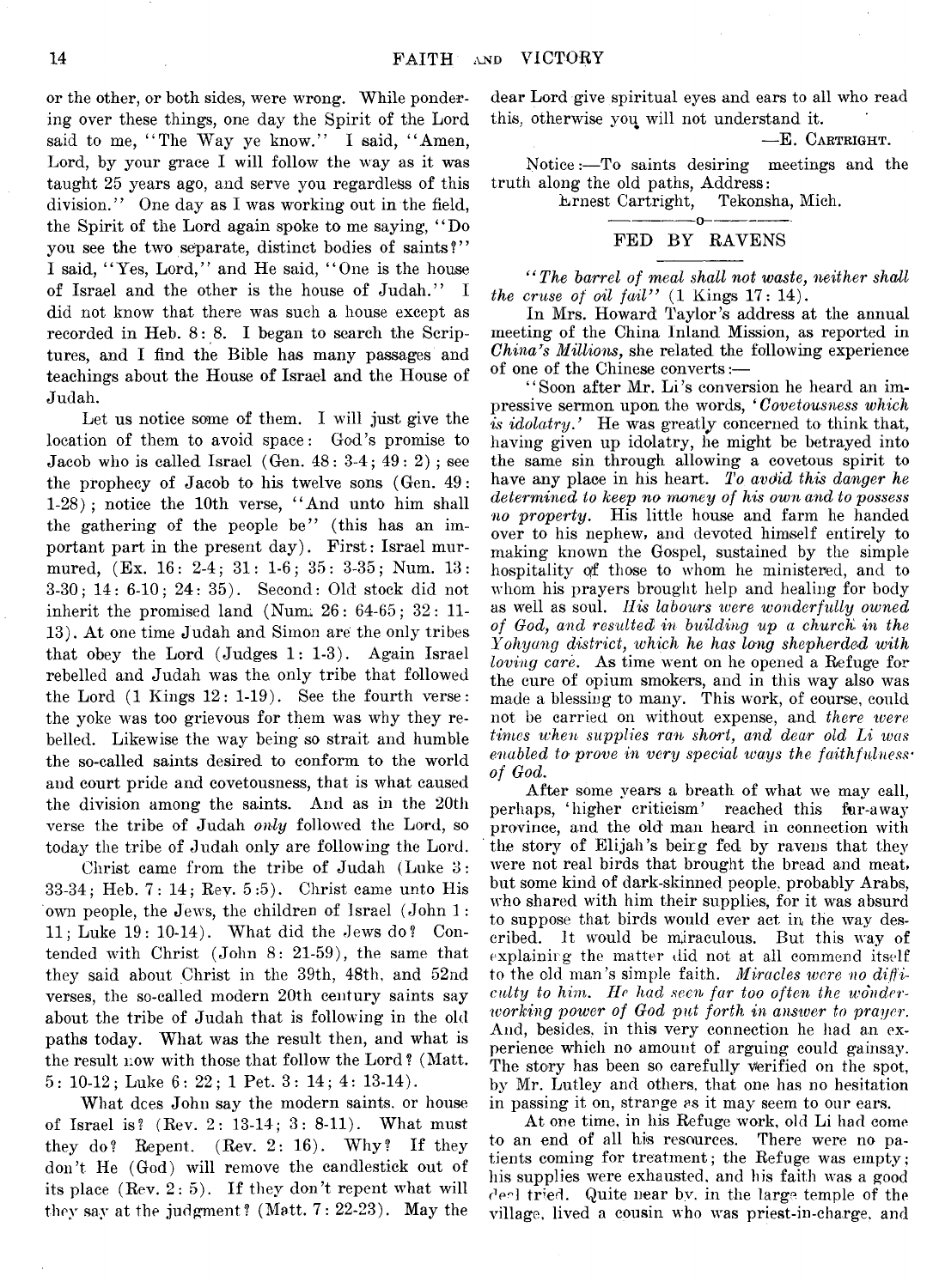who when he came to see his relative from time to time would bring a little present of bread or millet from his ample store. The old man on receiving these gifts would always say, 'Tien-Fu-tih entien'— My Heavenly Father's grace '— meaning that it was through die care ana Kindness of Goa that these gifts were brought. But the priest did not approve of that way of looking at it, and at last remonstrated:

' Where does your Heavenly Father's grace come in, I should like to know ? The millet is mine. I i bring it to you. And if I did not, you would very soon starve for all that He would care. He has nothing at all to do with it.'

' But it is my Heavenly Father who puts it into your heart to care for me,' replied old Li.

' Oh, that's all very well,' interrupted the priest. ' We shall see what will happen if 1 bring the millet no more.' And for a week or two he kept away; although his better nature prompted him to care for the old man whom{ he could not but esteem for the works of mercy in which he was constantly engaged.

As it happened, this was just the time in which dear old Li was specially short of supplies. At last there came a day when he had nothing left for another meal. The Refuge was still empty, and he had not the cash to buy a morsel of bread. Kneeling alone in his room, he poured out his heart in prayer to God. He knew very well that the Father in heaven would not, could not, forget him; and after pleading for blessing on his work and upon the people all around him, he reminded the Lord of what the priest had said, asking that for the honor of His own great name, He would send him that day his daily bread.

*Then and there the answer came.* While the old man was still kneeling in prayer, he heard an unusual clamour and cawing and flapping of wings in the courtyard outside, and a noise as of something falling to the ground. He rose, and went to the door to see what was happening. A number of vulures or ravens, which are common in that part of China, were flying about in great commotion above him, *and as he looked ■up a large piece of fat pork fell at his very feet*. One of the birds, chased by the others, had dropped it just at that moment on that spot. Thankfully the old man took up the unexpected portion, saying, *' My Heavenly Fakir's kindness.'* And then glancing about him to see what had fallen before he came out, *he discovered a large piece of Indian\* meed bread, all cooked and ready for eating. Another bird had dropped that also; and there was his dinner bountifully provided.* Evidently the ravens had been on a foraging expedition, and, overtaken by stronger birds, had let go their booty. But Whose hand had guided them to relinquish their prize right above his little courtyard?

With a wondering heart, overflowing with joy, the dear old man kindled a fire to prepare the welcome meal; and while the pot was still boiling, the door opened, and, to his great delight, his cousin, the priest, walked in.

' Well, has your Heavenly Father sent you anything to eat?' he somewhat scoffingly inquired, saying nothing about the bag of millet he had brought, carefully concealed up his sleeve.

Look and see," responded the old man, smiling, as he indicated the simmering vessel on the fire.

For some time the priest would not lift the lid, feeling sure there was nothing boiling there but water; but at length the savory odour was unmistakable, and, overcome by curiosity, he peeped into the earthen pot. What was his astonishment when the excellent dinner was revealed.

' Why,' he cried, 'where did you get this?'

*' My Heavenly Father sent it,'* responded the old man gladly. ' He put it into your heart, you know, to bring me a little millet from time to time, but when you would do so no longer *it was quite easy for Him to find another messenger.'* And the whole incident, his prayer and the coming of the ravens, was graphically told.

The priest was so much impressed by what he saw and heard that he became from that time an earnest inquirer, and before long confessed his faith in Christ by baptism. He gave up his comfortable living in the temple for the blessed reality that now satisfied his soul. He supported himself as a teacher, became a much respected deacon in the Church, and during the Boxer troubles of 1900 endured terrible tortures and finally laid down his life for Jesus' sake.

Oh, dear friends, we are dealing with the living God to-day just as really and truly as did Elijah and the saints of old. I have told this incident to some length just to bring home to our hearts a fresh realization of the blessed fact that what He was, He is. Our Heavenly Father is unchanged. He acts on the same principles still."

"But my God shall supply ALL your need, ac*cording to His riches in glory by Christ Jesus"* (Phil. 4: 19). *" God is able to make all grace abound toward you : that ye, ,always having all sufficiency in all things, may abound to every good work*" (2 Cor. 9:8).  $-$ Sel.

#### ---------------- o----------------- THE "IF" IN YOUR LIFE

' ' Lord, if Thou hadst been here, my brother had not died." And He could have been there; He was not far away. He knew all about it, and He let him die. I think it was very hard for that woman. She loved Him though, and she fell down at His feet when she said, " Lord, if thou hadst been here, my brother had not died." Then you know she wept; and it is written that the Lord Jesus was "troubled." I think He is "troubled" now in such cases, for He is what He was.

I have come to think that there is an "If" in every life. The person may not tell it ; but it is there. It is something that God could make different, if Hb had chosen, because He has all power; and yet He has allowed that "If" to be there.

I do not discount the "If" in your life. No matter what it is—whether it is in your circumstances,  $\gamma$  in your make-up, or in your mental nature. How